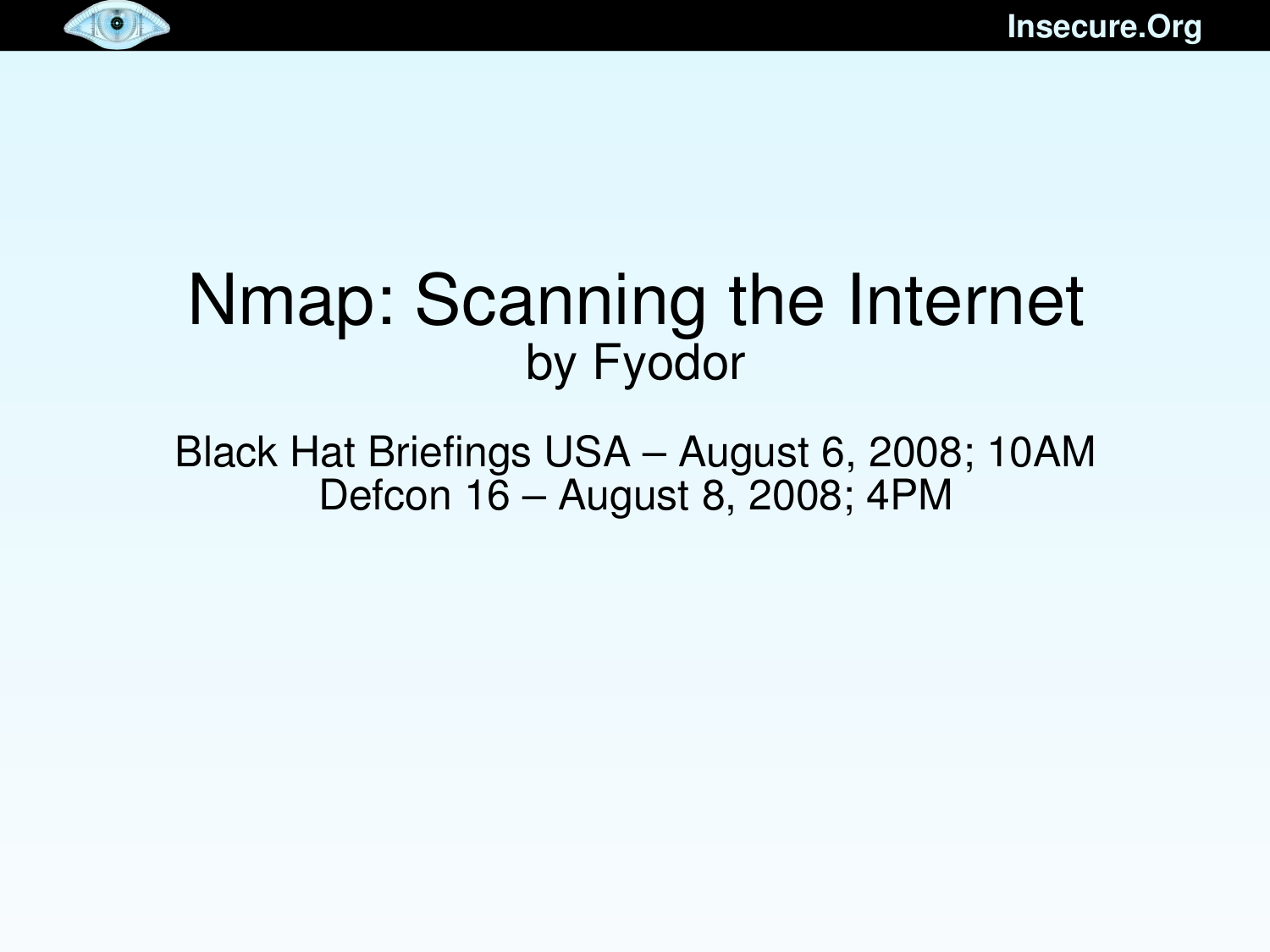

## Scan Goals

- Collect empirical data and use it to enhance Nmap functionality.
- Use the data to help knowledeable people make your scans more effective.
- Detect and resolve Nmap bugs and performance issues through the large-scale scanning.
- Demonstrate techniques useful for routine scans as well as wide-scale Internet scanning.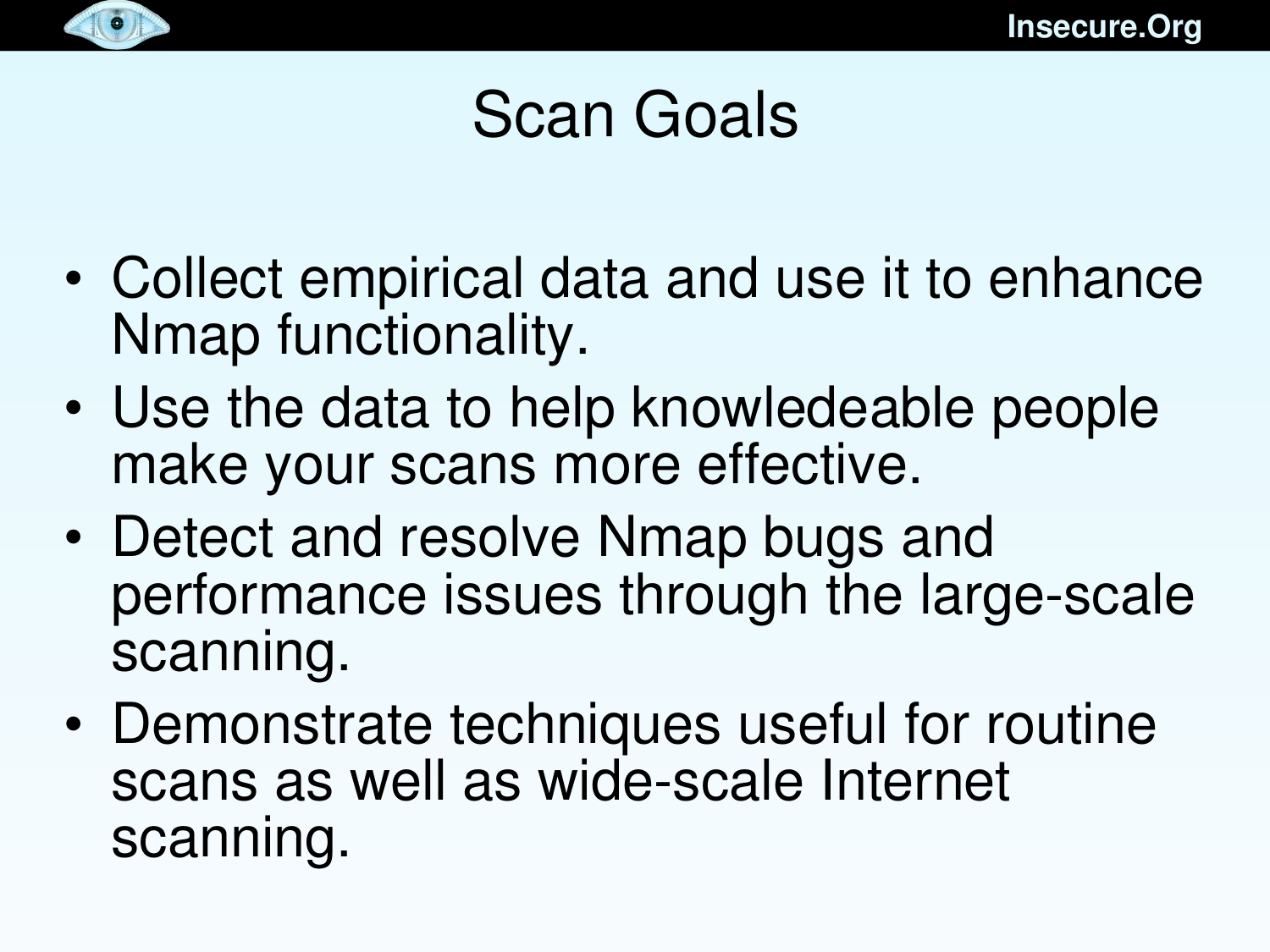

#### Scan Challenges: Determining the IP addresses to Scan

- Dozens of large but targeted scans rather than one giant scan.
- Many options: BGP routing tables, DNS zone files, registry allocation, etc.
- Nmap's own random IP generation:
	- nmap -iR 25200000 -sL -n | grep "not scanned" | awk '{print \$2}' | sort -n | uniq >! tp; head  $-250000000$  tp  $>125M$ -IPs; rm tp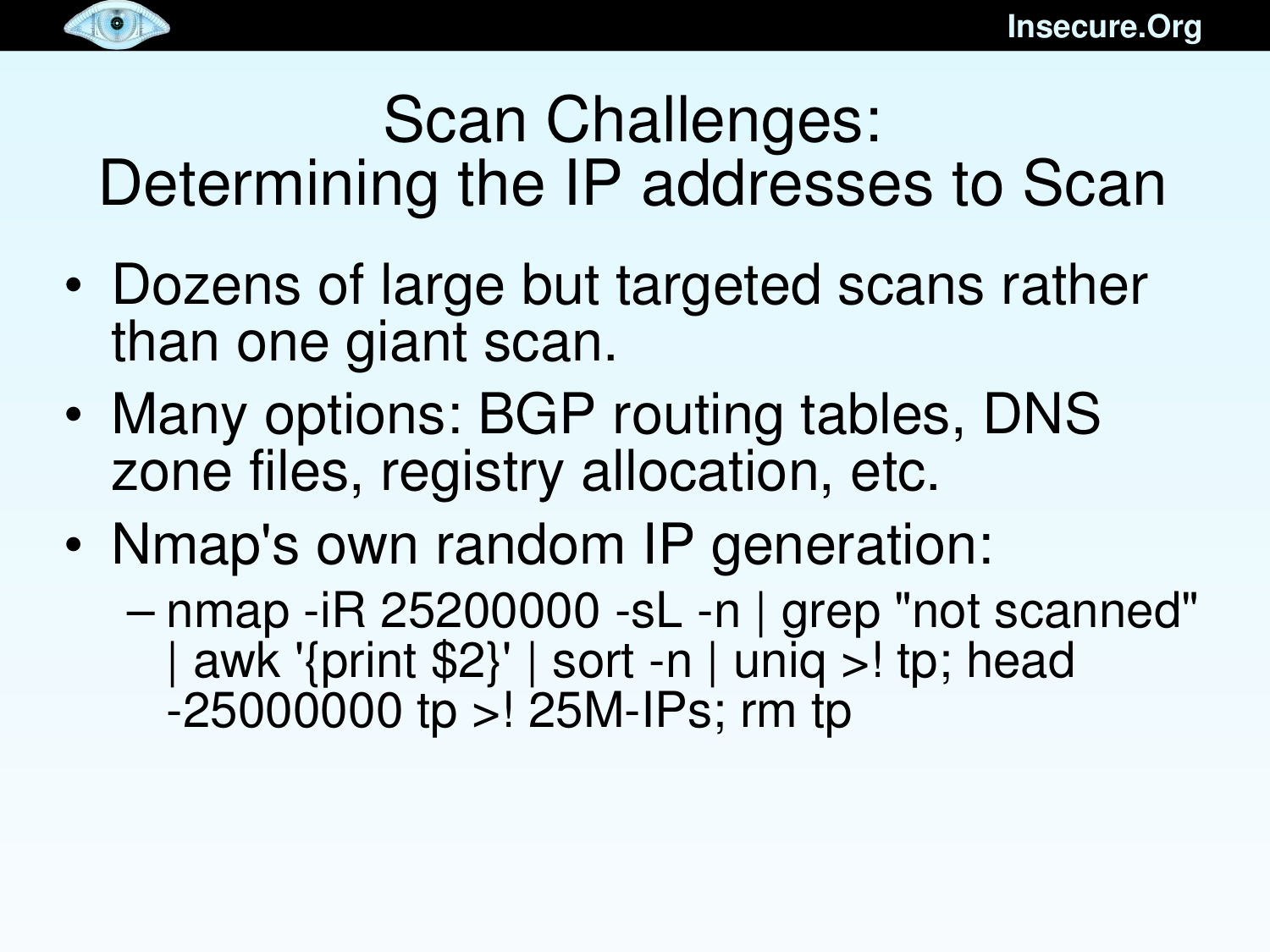

### Scan Challenges: Scan Source

- P2P scanning?
- Legal issues
- ISP response
- US Department of Defense response
	- DoD JTF-GNO: Joint Task Force for Global Network Operations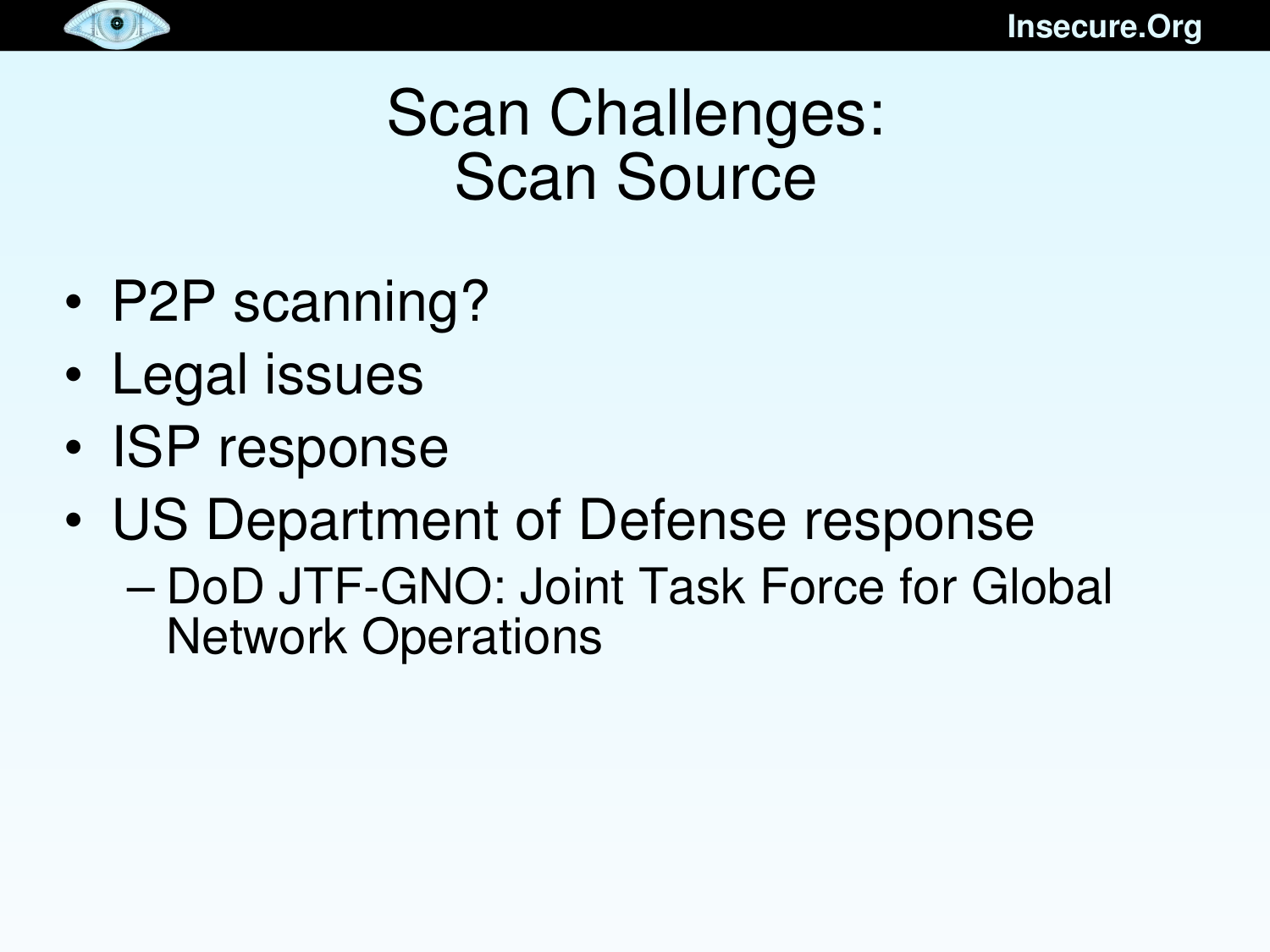

#### Scan Challenges: Firewalls

- Network conditions often differ significantly behind firewalls vs. Internet scanning
- Contributed data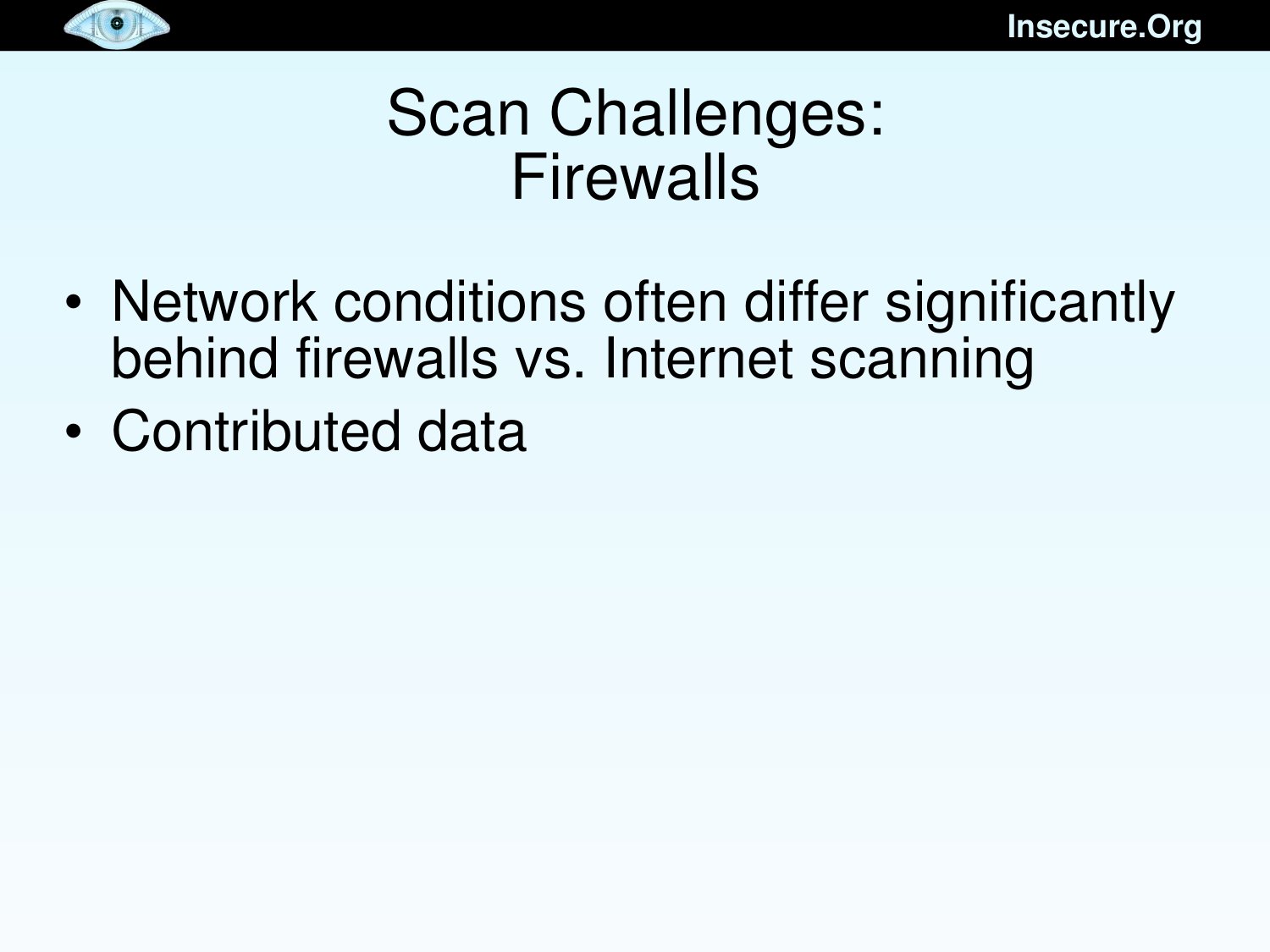

## Scan Challenges: Performance and Accuracy

- Internet scanning is long, hard work. Can be disheartening:
	- Stats: 93:57:40 elapsed; 254868 hosts completed (2048 up), 2048 undergoing UDP Scan UDP Scan Timing: About 11.34% done; ETC: 03:21 (-688:-41:-48 remaining)
- Finding and resolving performance and accuracy problems is a key goal.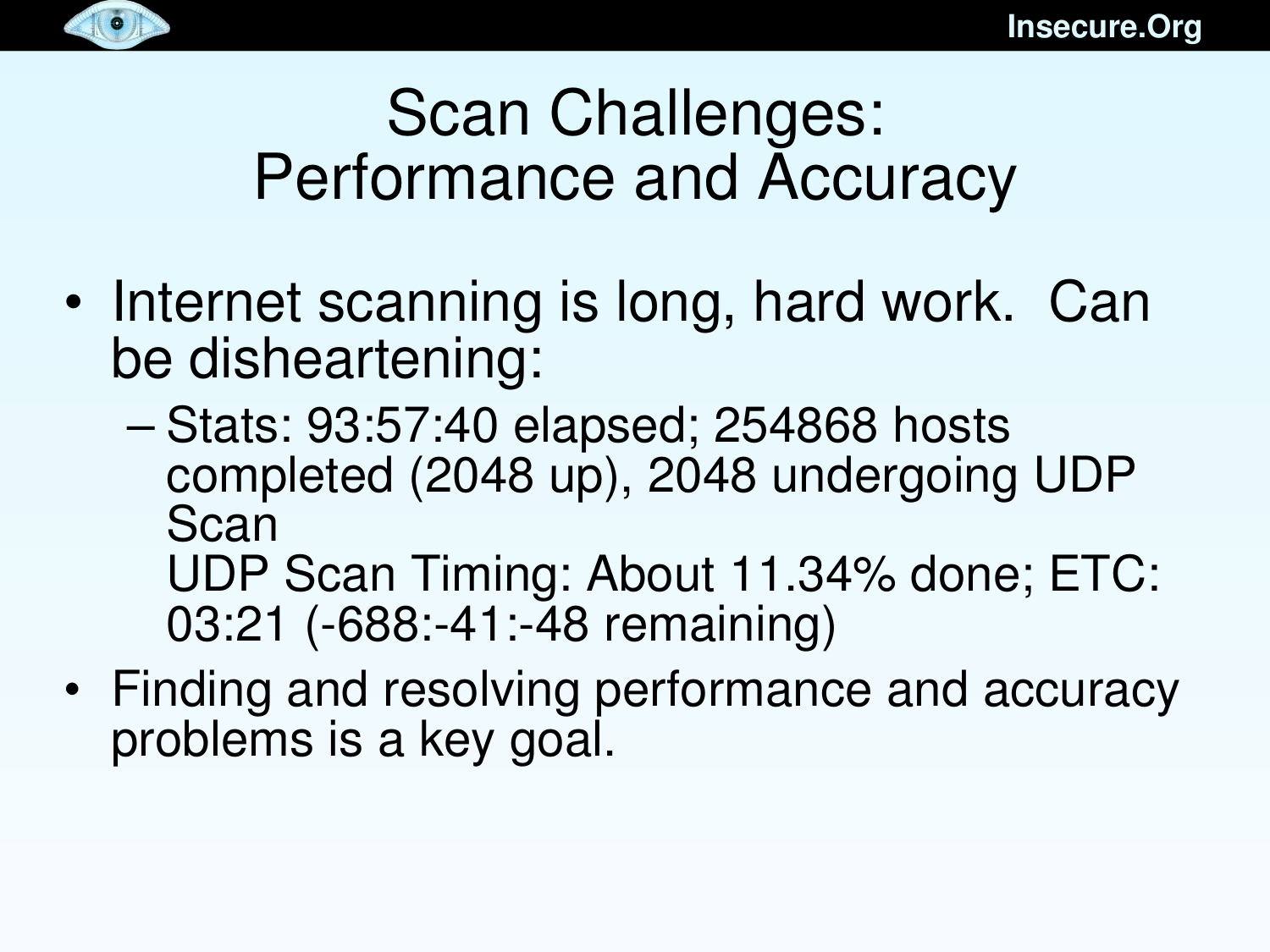

# Optimizing Host Discovery

- Goals
- Big challenge: Deciding on discovery methods
- Echo requests and even Nmap default discovery (TCP ACK to port 80 & echo request) are often insufficient for Internet scanning.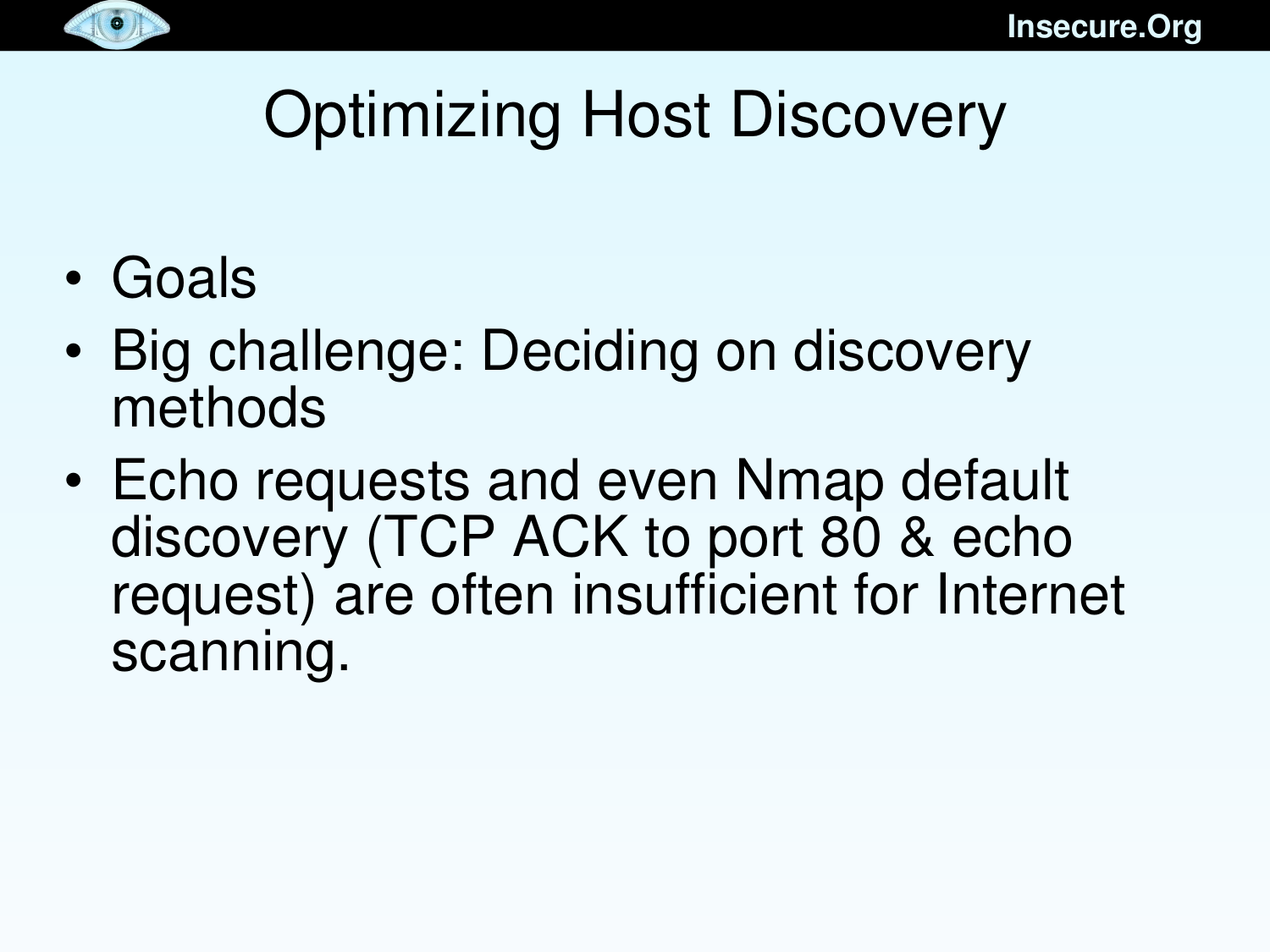

# TCP Host Discovery Methods (-PS, -PA)

- SYN packet discovery (-PS) – Best against stateful filrewalls
- ACK packet discovery (-PA) – Best against stateless firewalls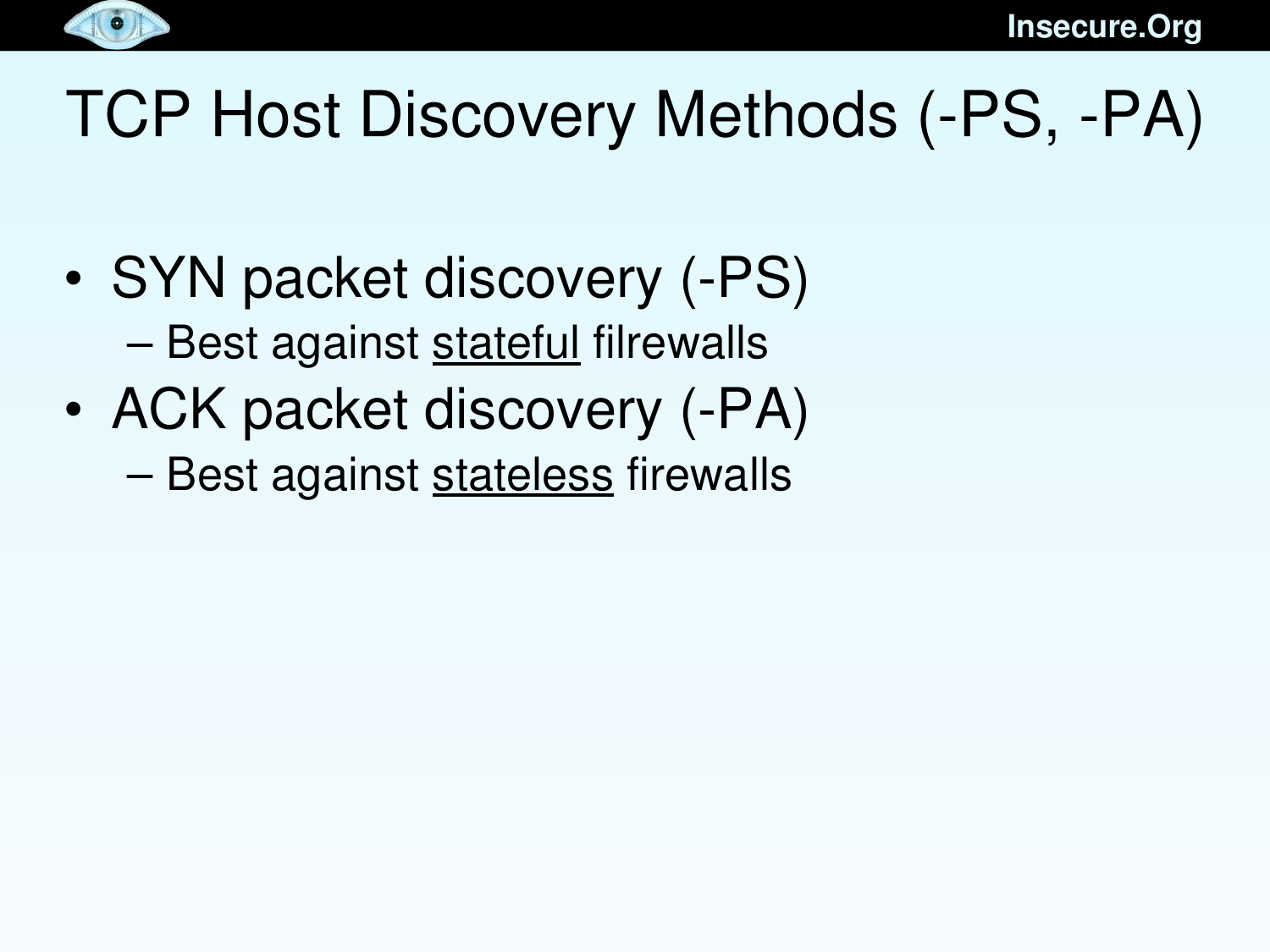

## TCP Host Discovery Example

#### **# nmap -n -sP -PS80 sun.com**

```
Starting Nmap ( http://nmap.org )
Host 72.5.124.61 appears to be up.
Nmap done: 1 IP address (1 host up) scanned in 0.05 
seconds
```
**# nmap -n -sP -PA80 sun.com**

**Starting Nmap ( http://nmap.org ) Note: Host seems down. If it is really up, but blocking our ping probes, try -PN Nmap done: 1 IP address (0 hosts up) scanned in 2.07 seconds**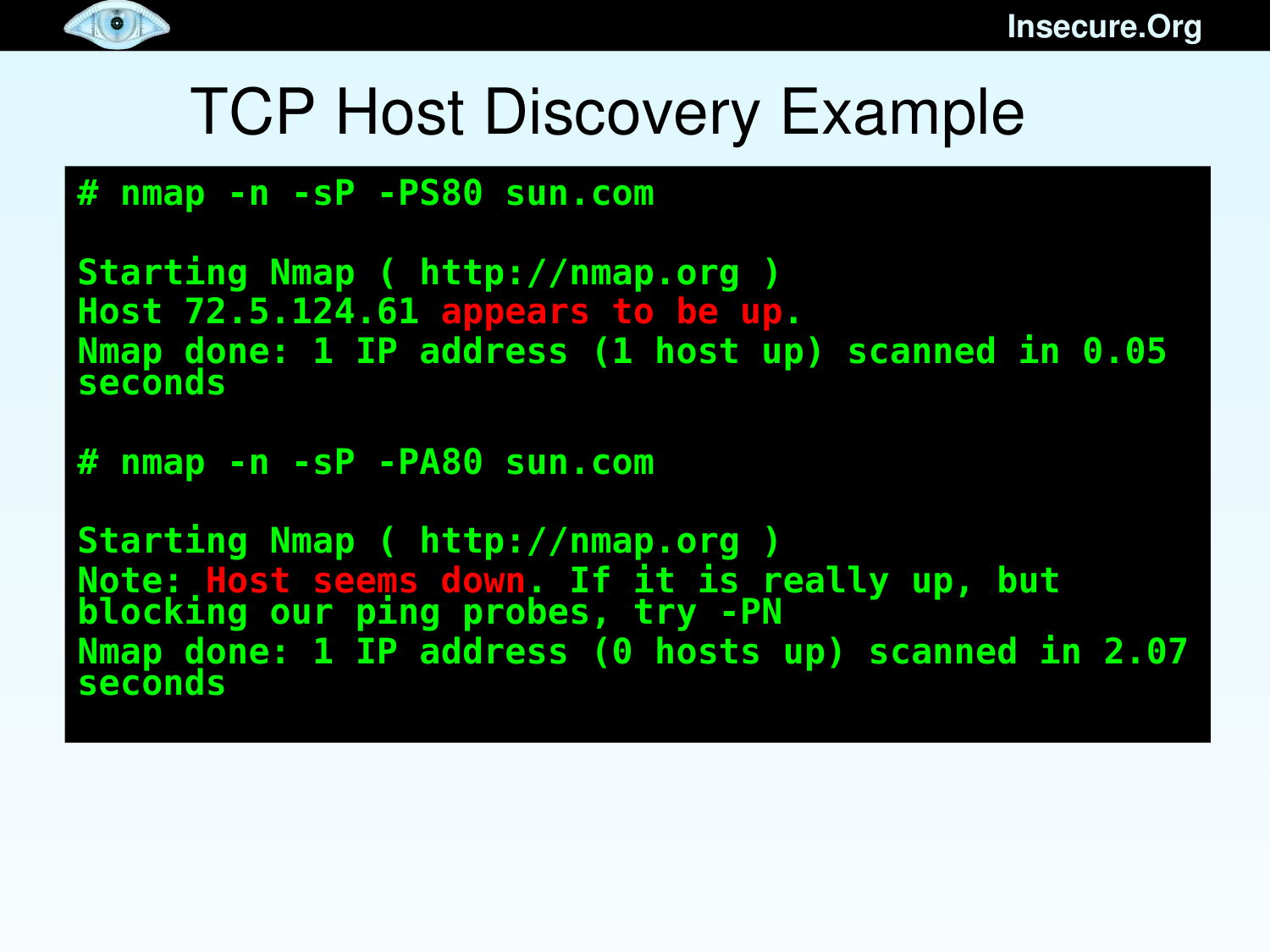

# TCP Host Discovery Methods: Top Ports

• Adding more TCP SYN and ACK probes can help, but which ports work the best?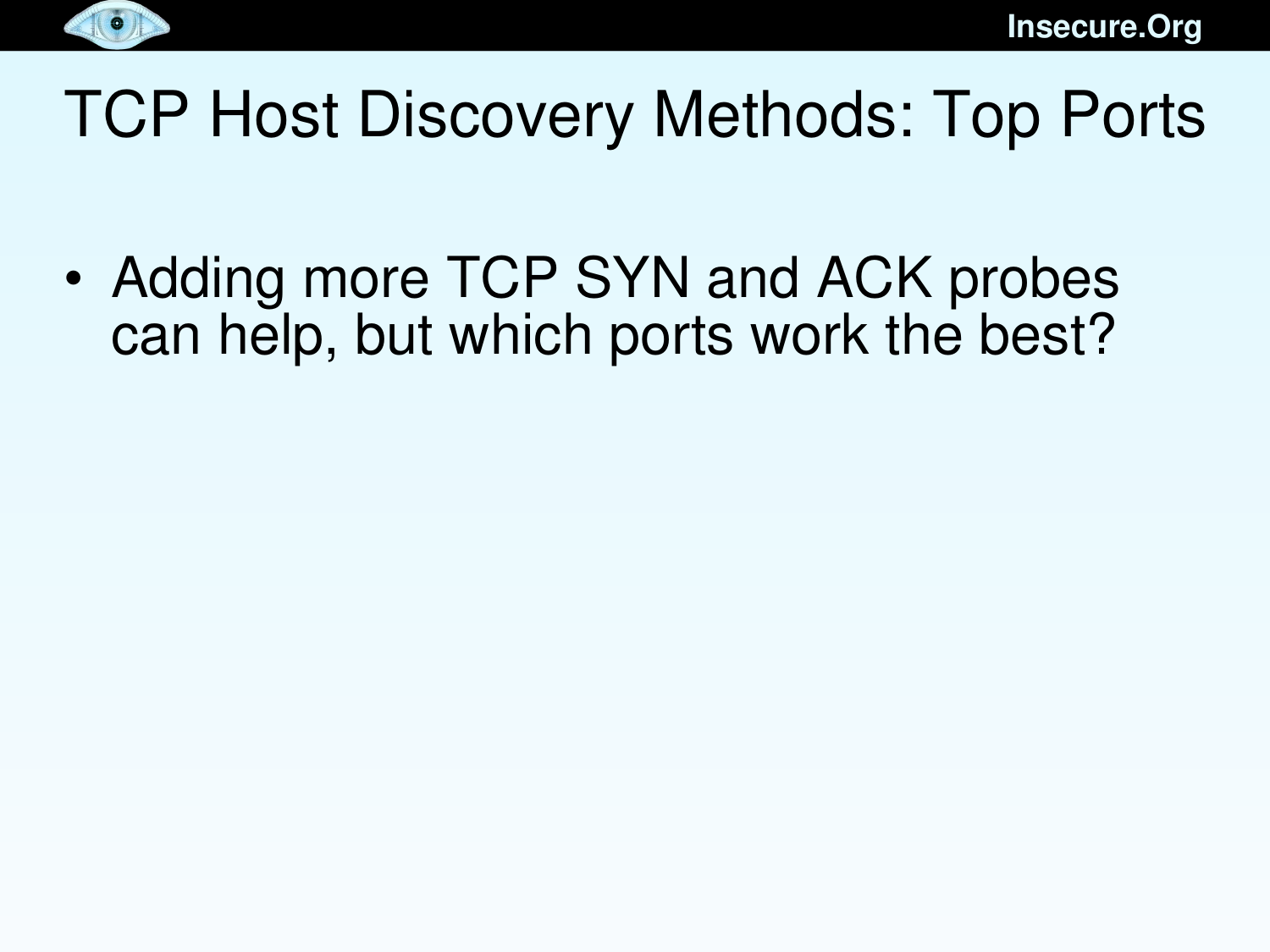

# Top 10 TCP Host Discovery Ports

- 80/http
- 25/smtp
- 22/ssh
- 443/https
- 21/ftp
- 113/auth
- 23/telnet
- 53/domain
- 554/rtsp
- 3389/ms-term-server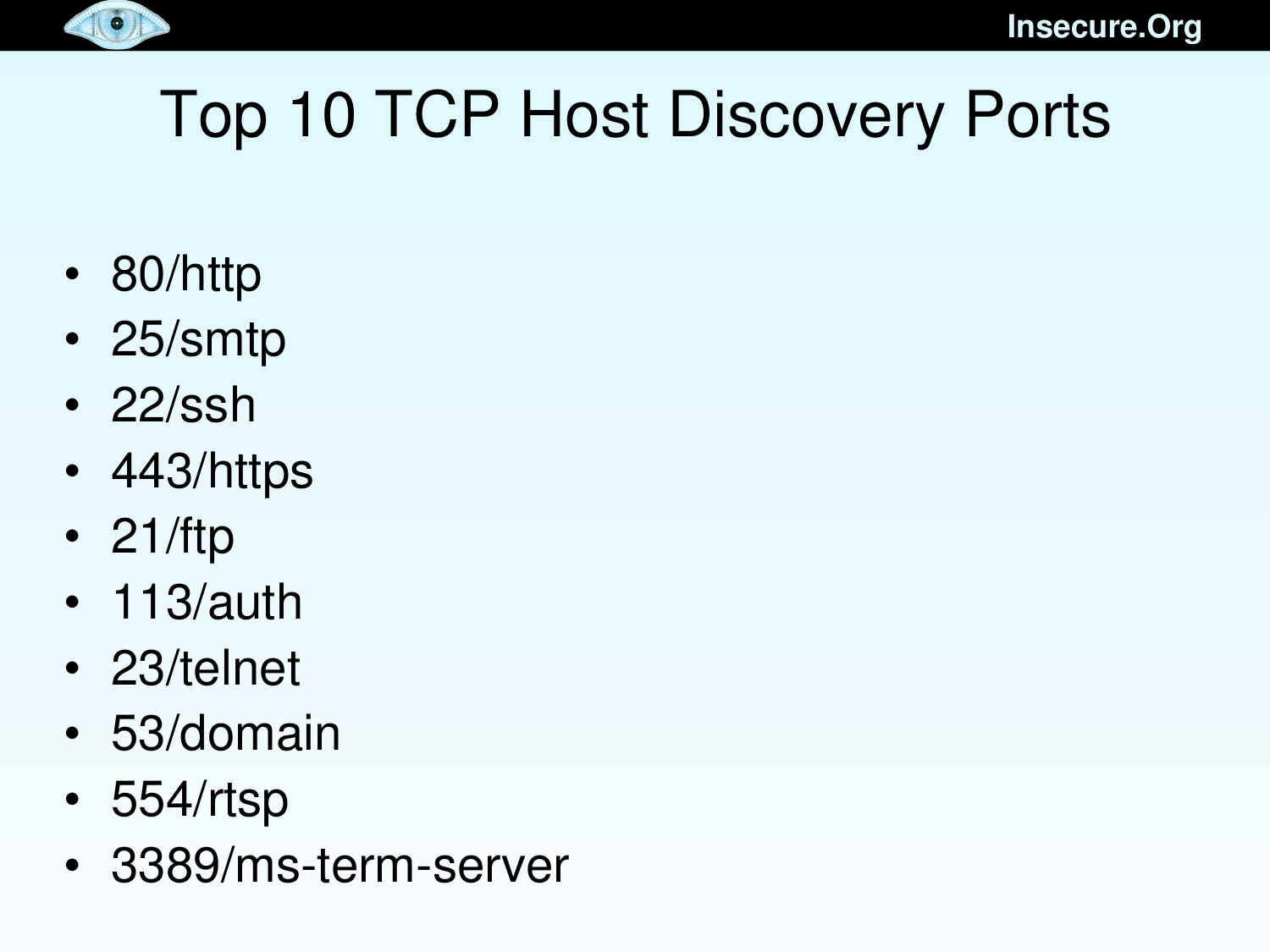

# UDP Host Discovery (-PU)

- Closed ports better than open one because they are more likely to respond.
- Port 53 often worthwhile due to firewall exceptions for DNS.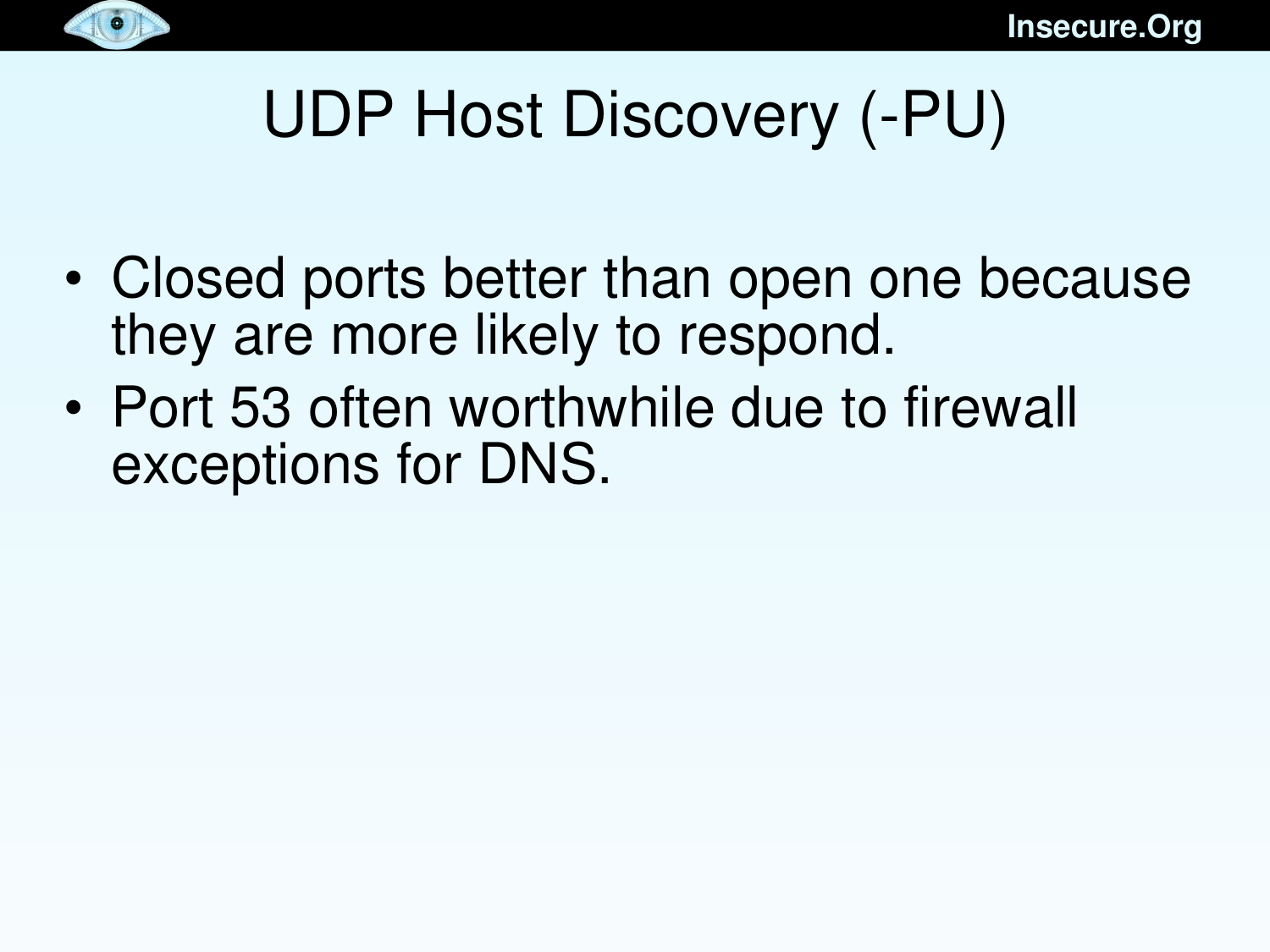

## ICMP Host Discovery Methods (-PE, -PM, -PP)

- Some systems intentionally allow echo requests, but block the others.
- Others block echo requests explicitly, but forget about netmask/timestamp requests.
- Solution: Use both echo request and one of the other two.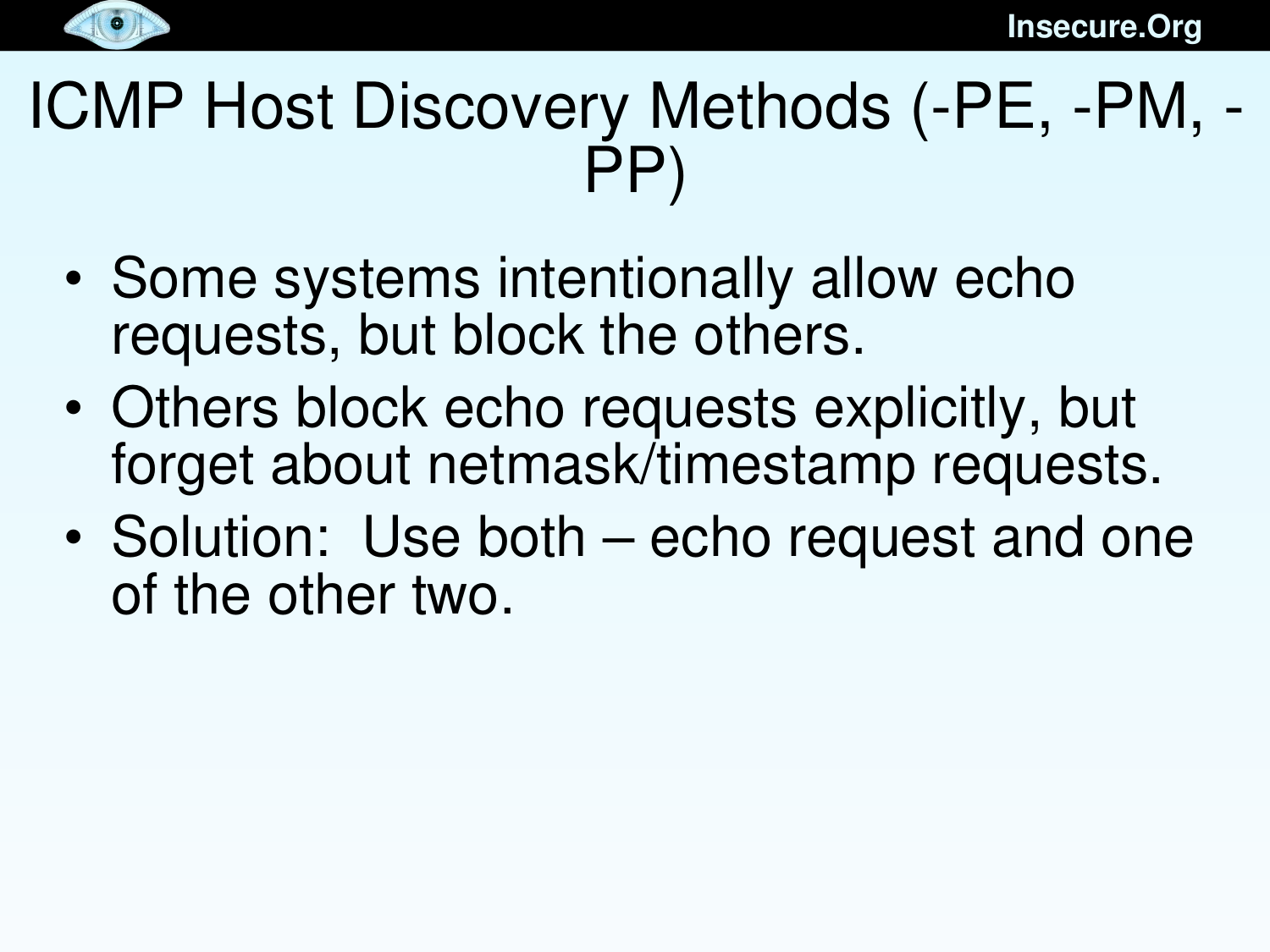



# Protocol Ping (-PO)

• Default is to send 3 probes, for protocols 1  $(ICMP)$ , 2  $(IGMP)$ , and 4  $(IP-in-IP)$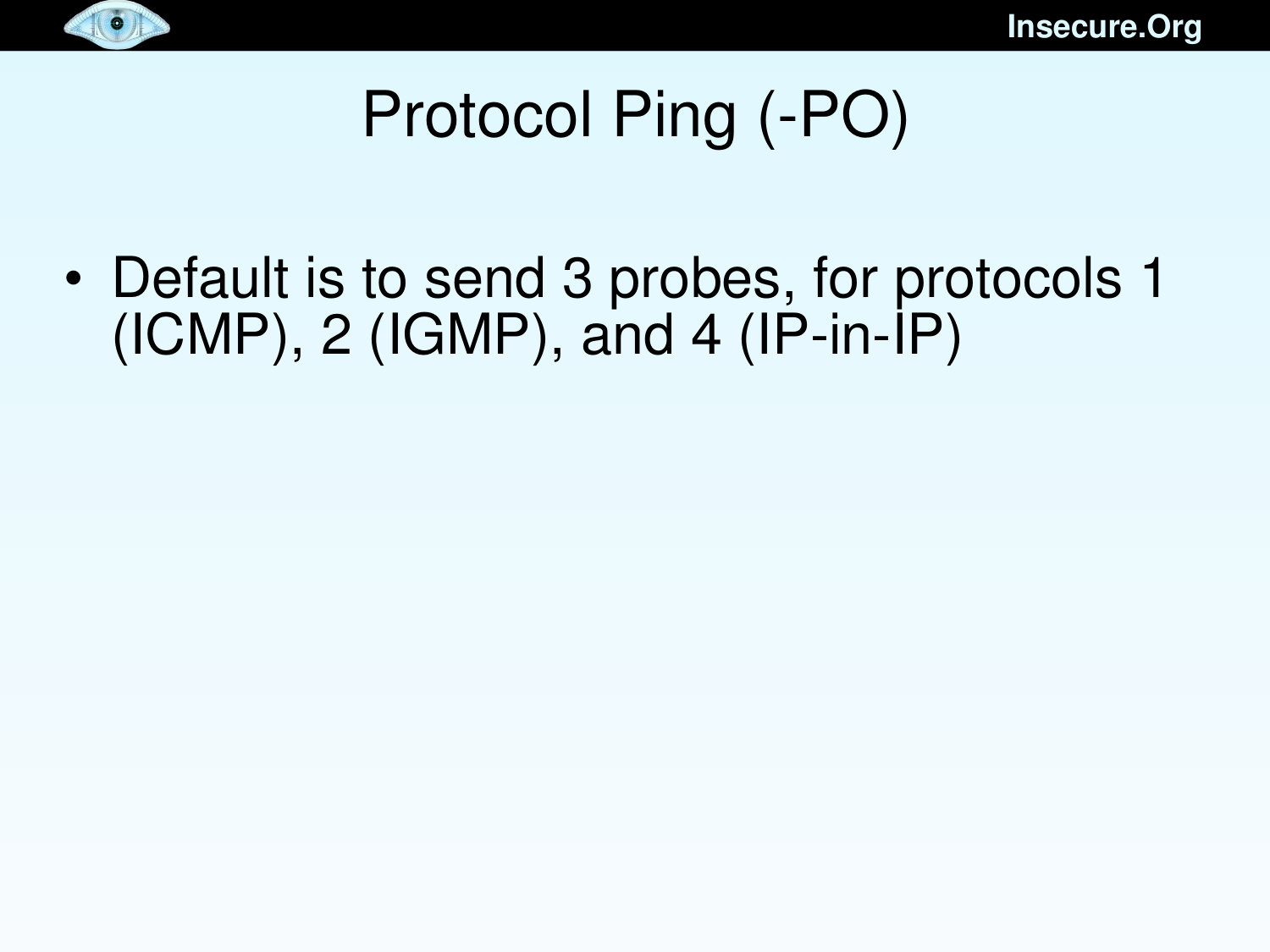

#### Default Host Discovery Effectiveness

**# nmap -n -sL -iR 50000 -oN - | grep "not scanned" | awk '{print \$2}' | sort -n > 50K\_IPs**

```
# nmap -sP -T4 -iL 50K_IPs
Starting Nmap ( http://nmap.org )
Host dialup-4.177.9.75.Dial1.SanDiego1.Level3.net 
(4.177.9.75) appears to be up.
Host dialup-4.181.100.97.Dial1.SanJose1.Level3.net 
(4.181.100.97) appears to be up.
Host firewall2.baymountain.com (8.7.97.2) appears to 
be up.
[thousands of lines cut]
Host 222.91.121.22 appears to be up.
Host 
105.237.91.222.broad.ak.sn.dynamic.163data.com.cn 
(222.91.237.105) appears to be up.
Nmap done: 50000 IP addresses (3348 hosts up) 
scanned in 1598.067 seconds
```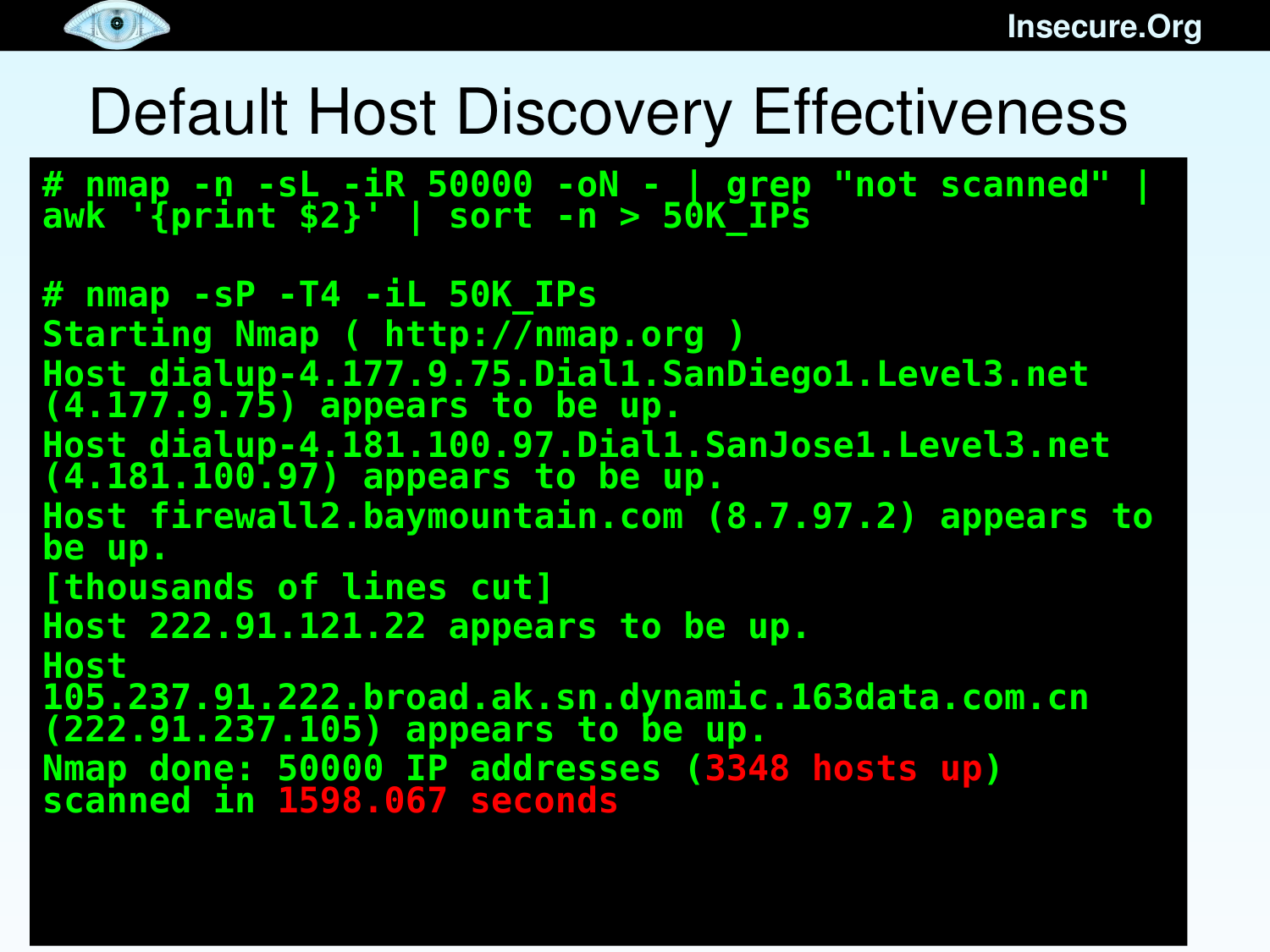

## Enhanced Host Discovery Effectiveness

**# nmap -sP -PE -PP -PS21,22,23,25,80,113,31339 -PA80,113,443,10042 --source-port 53 -T4 -iL 50K\_IPs Starting Nmap 4.65 ( http://nmap.org ) at 2008-06-22 19:07 PDT Host sim7124.agni.lindenlab.com (8.10.144.126) appears to be up. Host firewall2.baymountain.com (8.7.97.2) appears to be up. Host 12.1.6.201 appears to be up. Host psor.inshealth.com (12.130.143.43) appears to be up. [thousands of hosts cut] Host ZM088019.ppp.dion.ne.jp (222.8.88.19) appears to be up. Host 105.237.91.222.broad.ak.sn.dynamic.163data.com.cn (222.91.237.105) appears to be up. Host 222.92.136.102 appears to be up. Nmap done: 50000 IP addresses (4473 hosts up) scanned in 4259.281 seconds**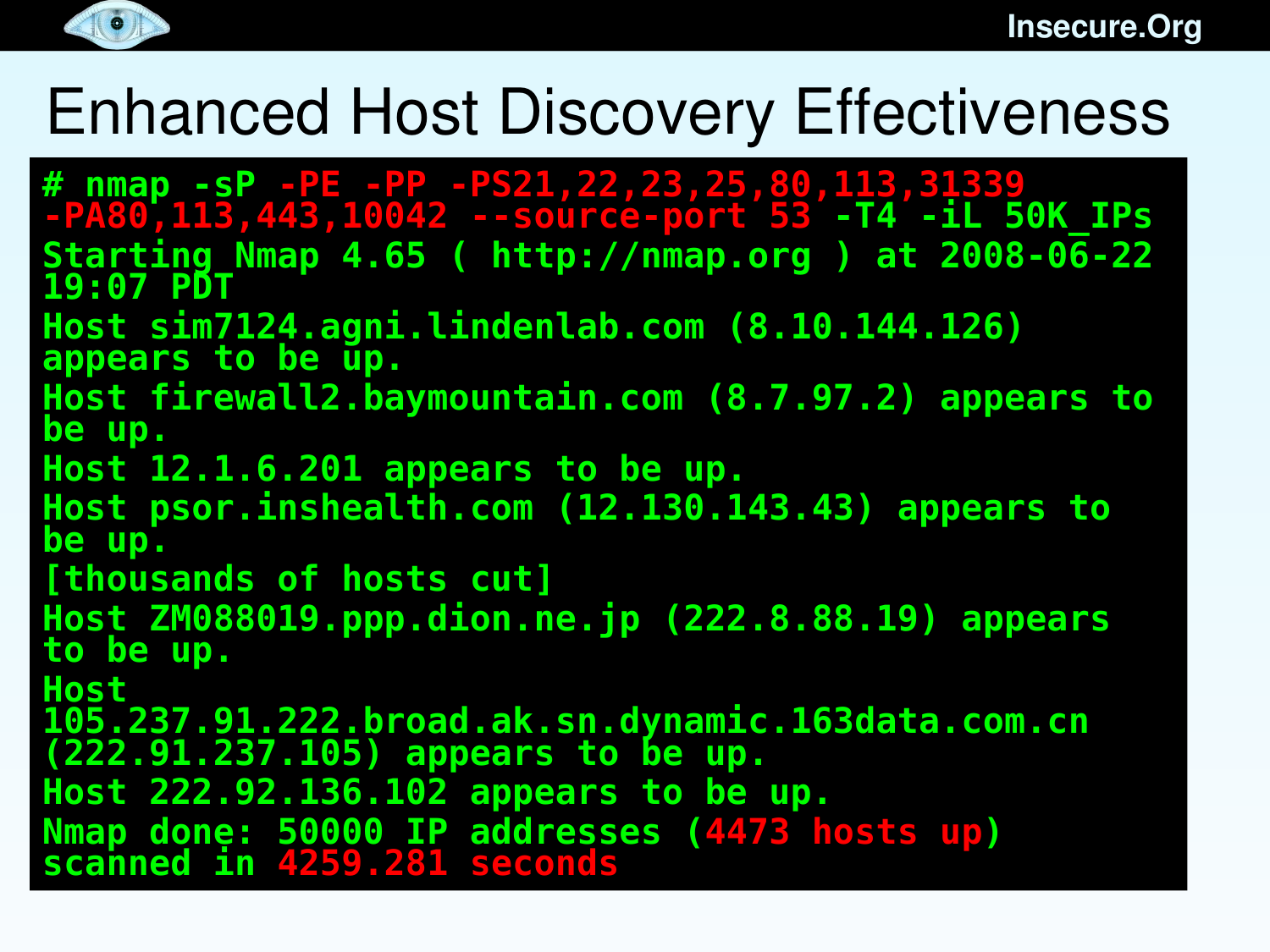

# Enhanced Discovery Results

- Enhanced discovery:
	- took 71 minutes vs. 27 (up 167%)
	- Found 1,125 more live hosts (up 34%)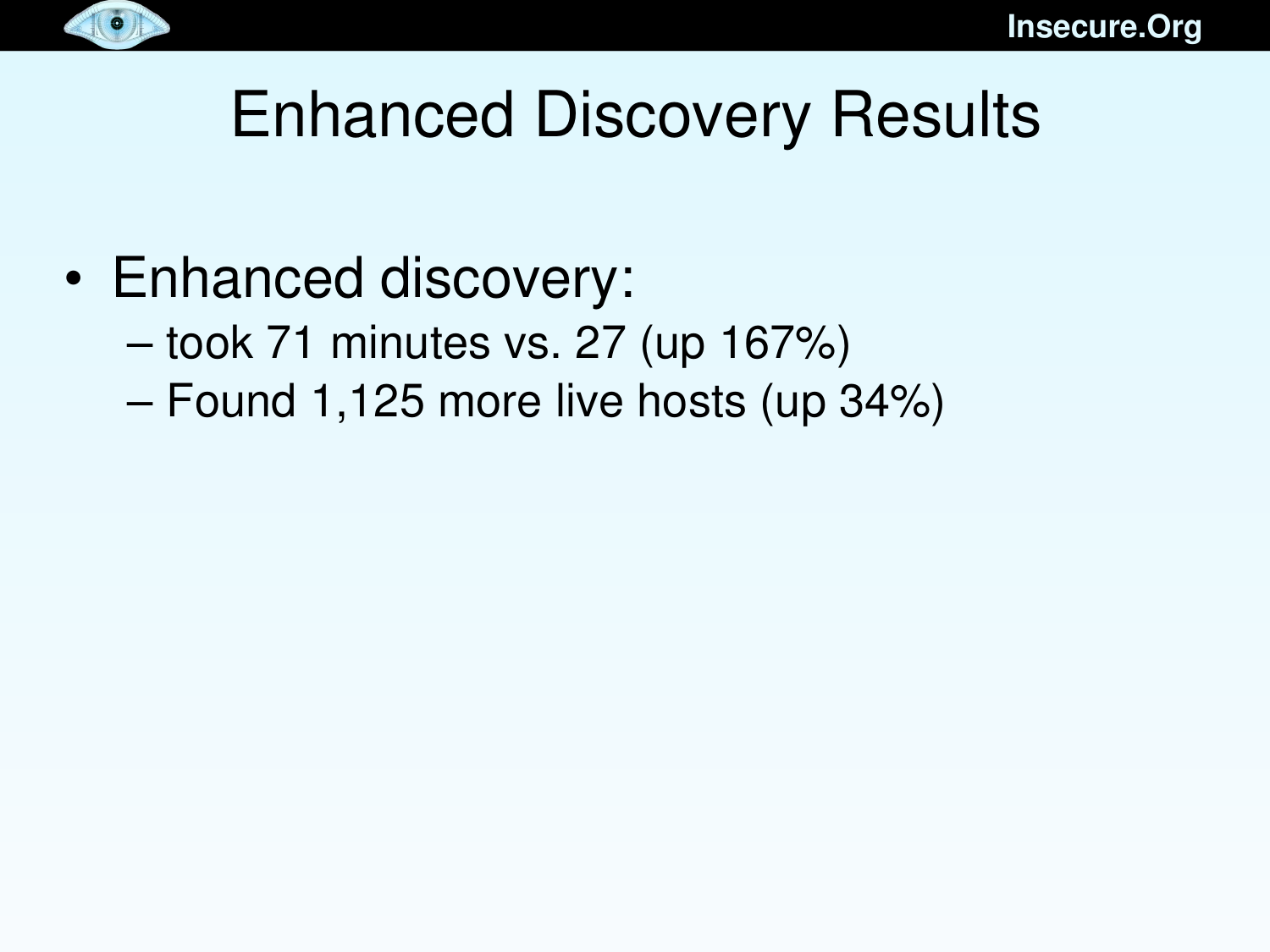

# Upgrade your Nmap

- Many bug fixes and performance improvements in version 4.68. See http://nmap.org/changelog.html
- For even newer, try the svn release. See http://nmap.org/book/install.html#inst-svn
- For all the goods in this presentation: svn co –username guest –password "" svn://svn.insecure.org/nmap-exp/bhdc08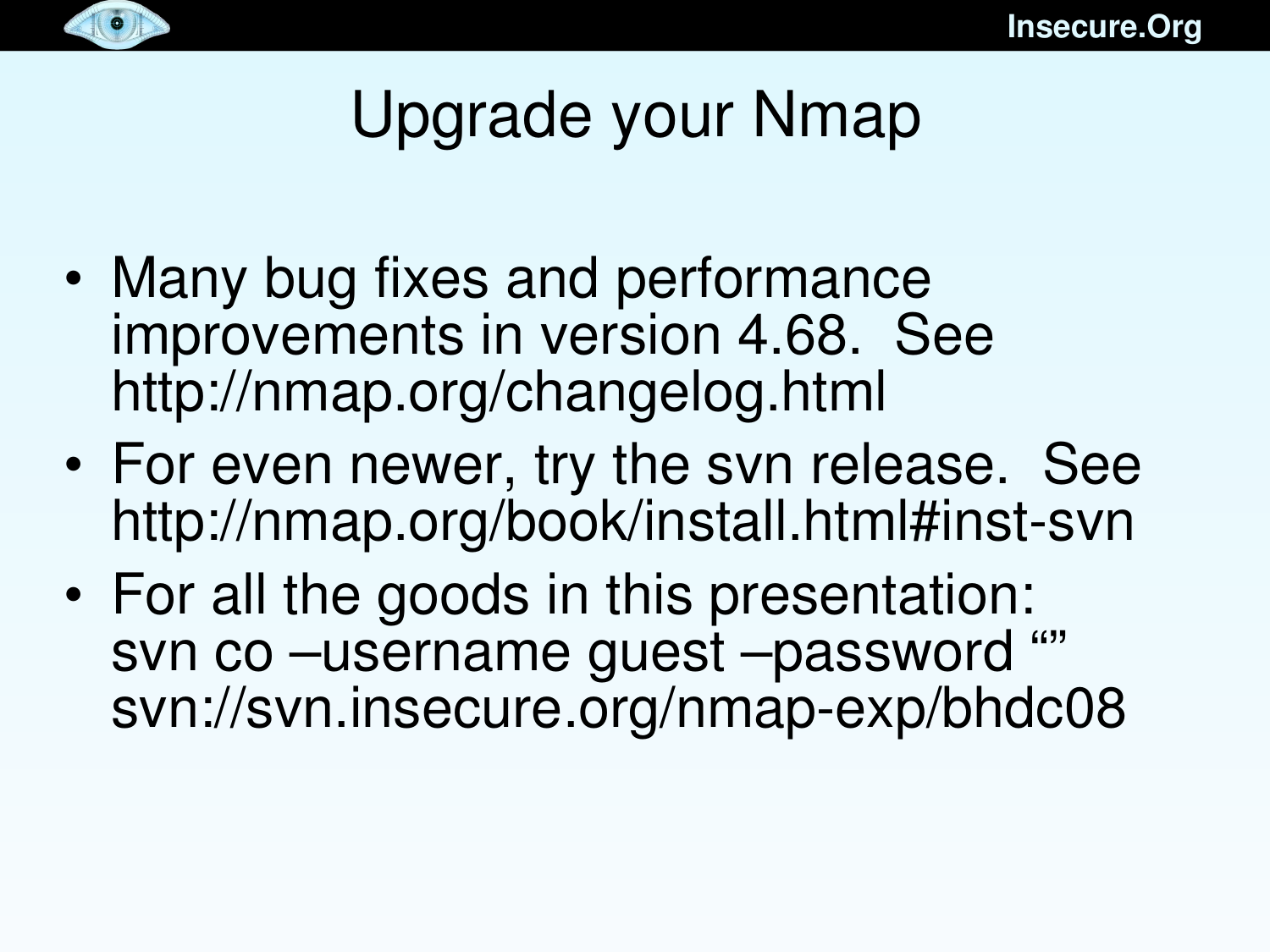

# Top Ports Project

- A massive scan of millions of Internet IPs to determine most commonly open TCP and UDP ports.
- Some large organizations also contributed scan data to give a behind-the-firewall perspective.
- nmap-services file augmented with frequency data for each port.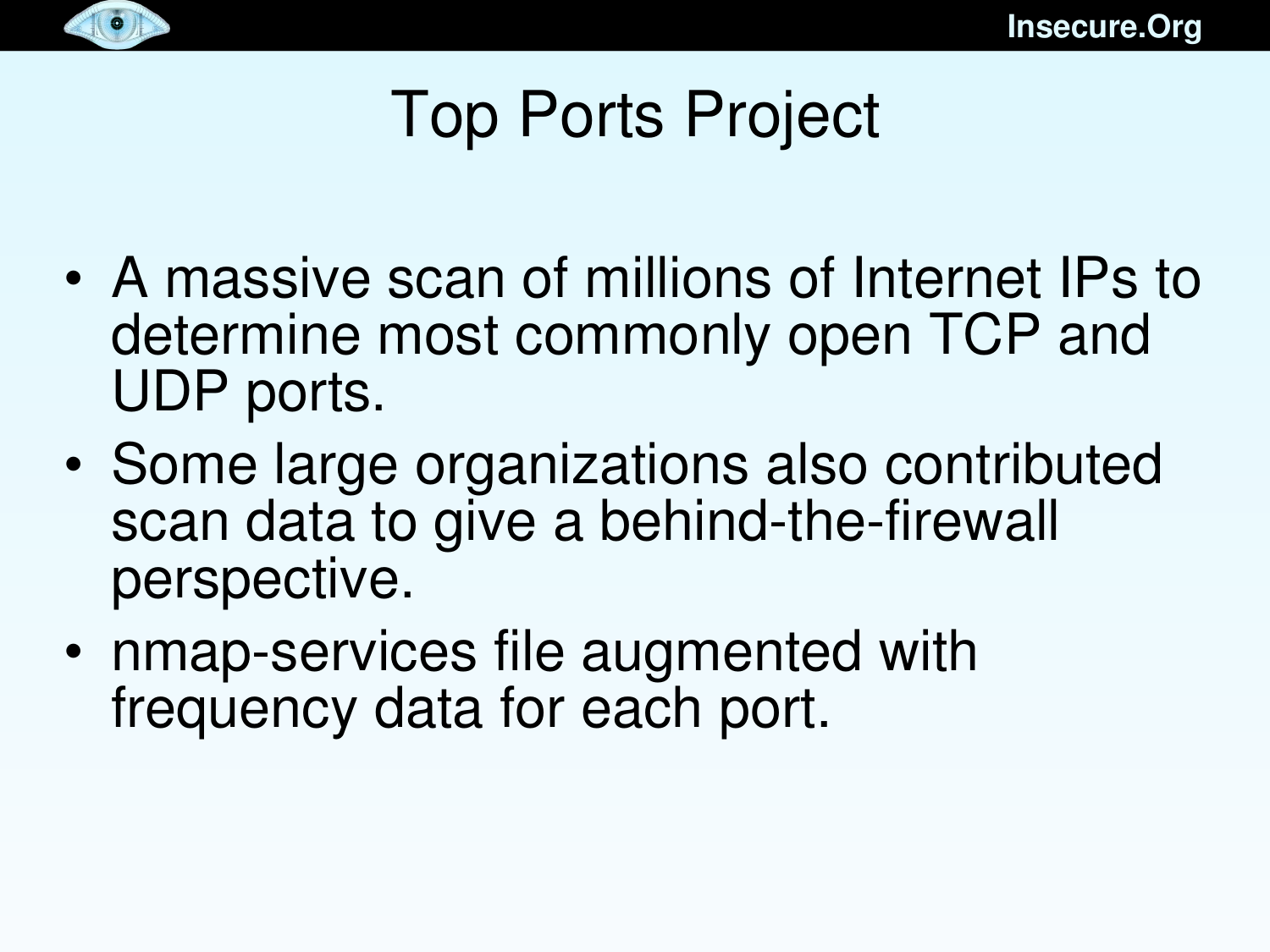

# Default Scan Ports

- In Nmap 4.68: 1715 ports for TCP scans, plus 1488 for UDP scans. Ports 1-1024, plus all named ports above that.
- With augmented nmap-services: Top 1000 ports for each protocol. Finishes faster, and often finds more open ports.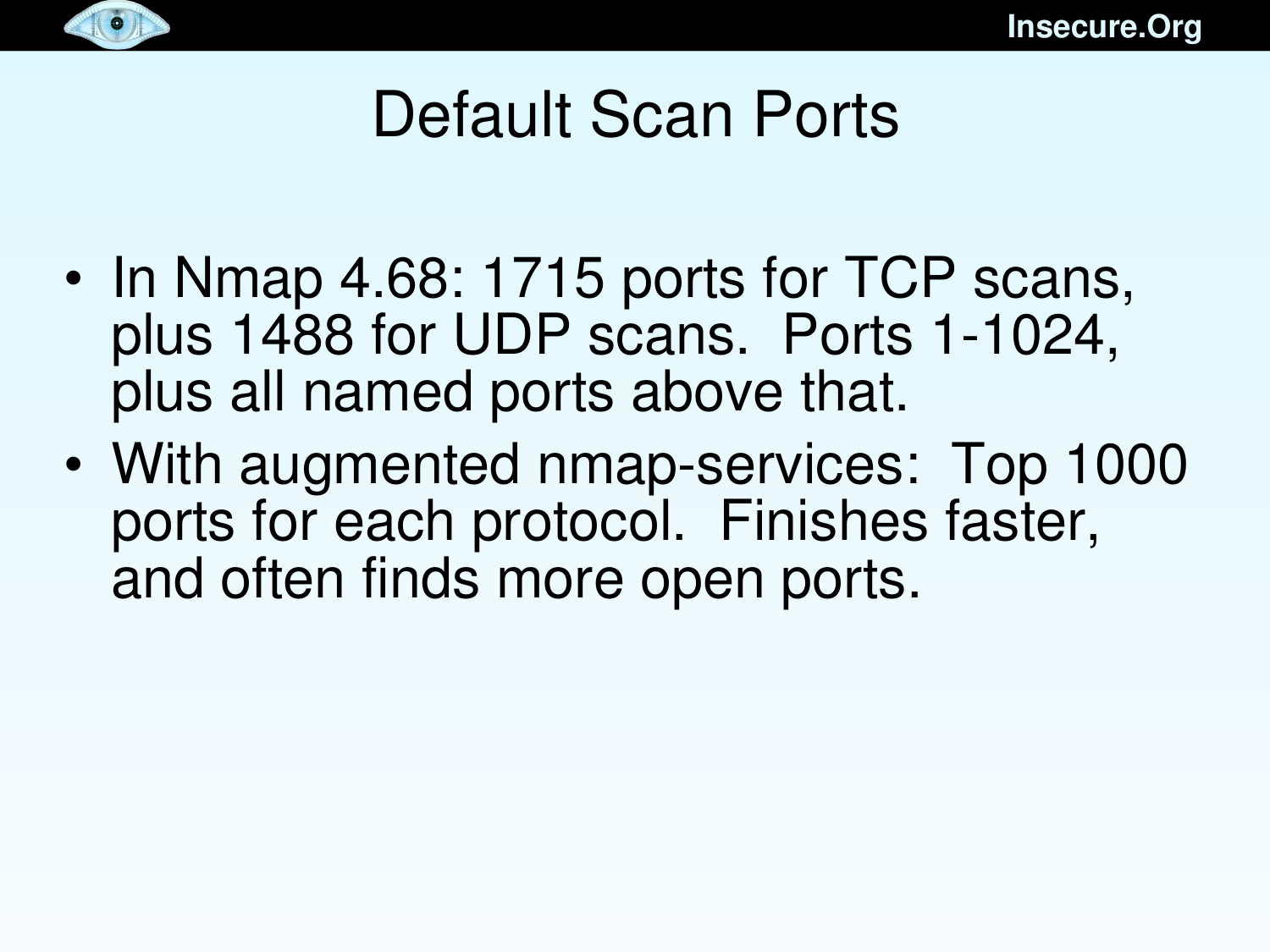

# Fast Scan (-F) Ports

- In Nmap 4.68: 1276 ports for TCP scans, plus 1017 for UDP scans. Includes all named ports.
- With augmented nmap-services: Top 100 ports for each protocol.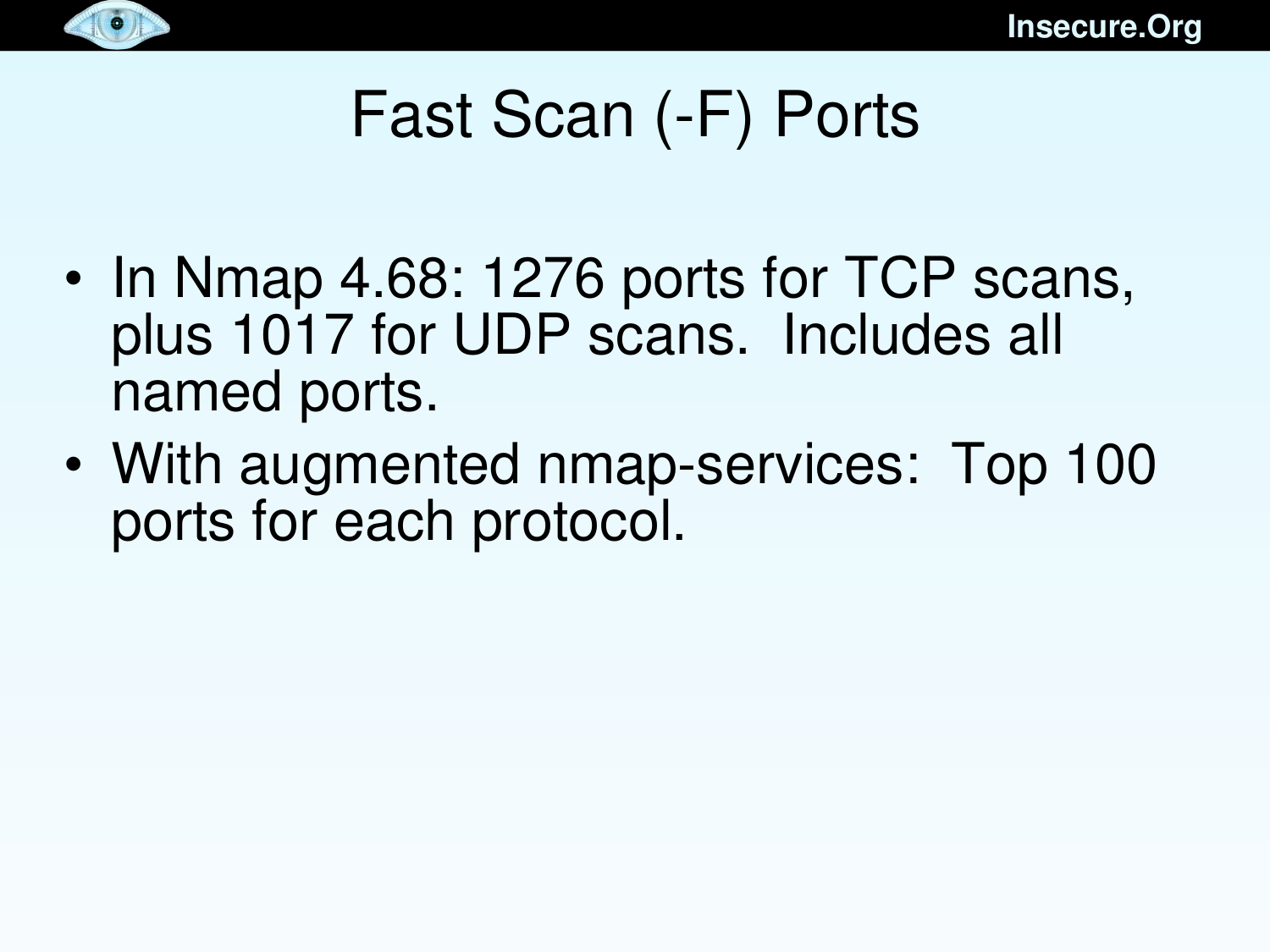

# Fast Scan Example Times

- Nmap -sUV -F -T4 scanme.nmap.org
	- With 4.68: 1 hour, 2 minutes, 62 seconds
	- With bhdc08: 6 minutes, 29 seconds
	- $-$  With bhdc08 & "--version-intensity 0": 13 sec
	- All three found the same open port (53)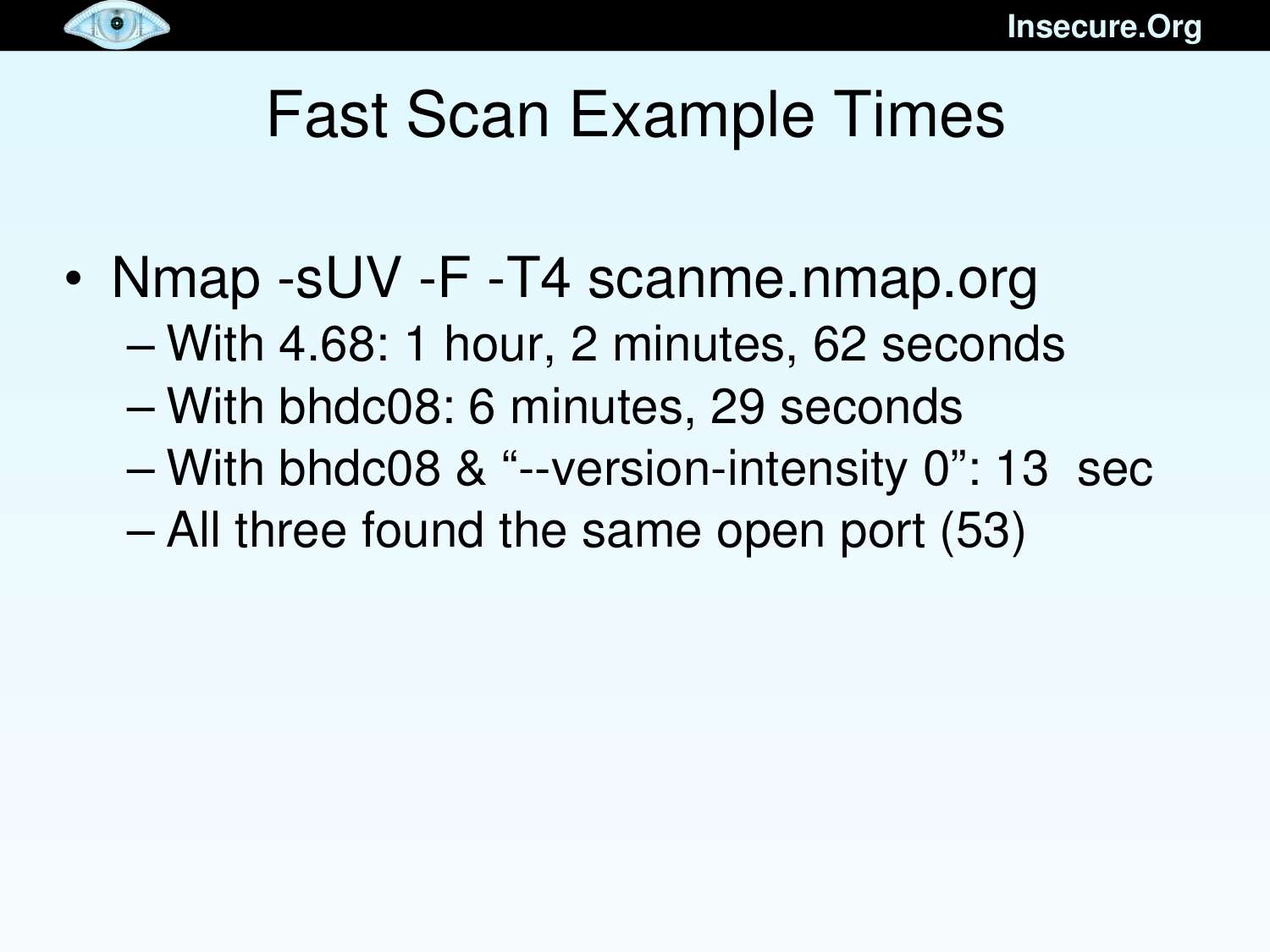

#### New  $-$ top-ports and  $-$ port-ratio features

- -top-ports <n> scans the most commonly open <n> ports for each protocol requested.
- --port-ratio  $\langle n \rangle$  (where  $\langle n \rangle$  is between 0 and 1) scans all ports with a frequency of at least the given level.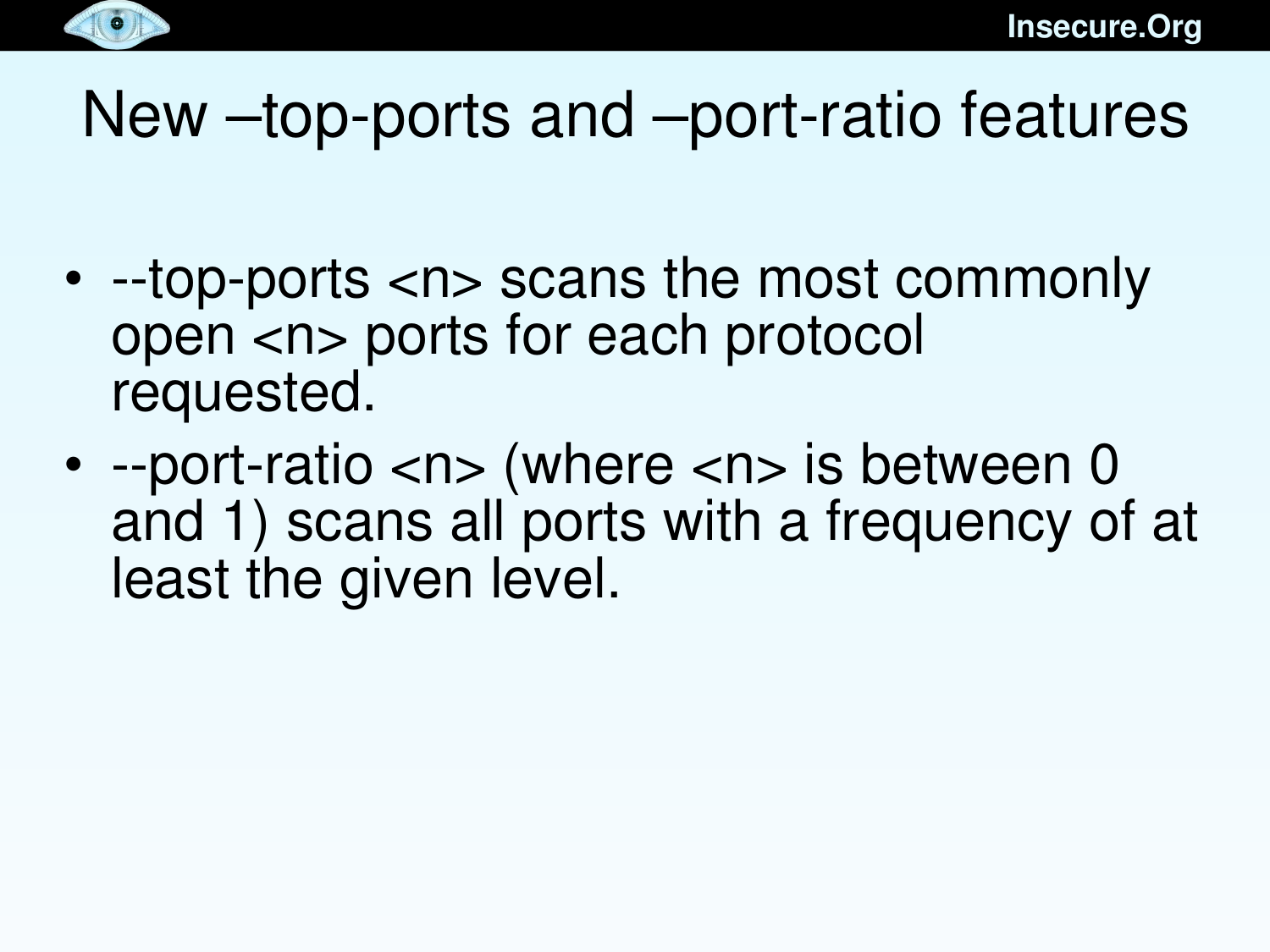

# Top 10 TCP ports

- 80 (http)
- 23 (telnet)
- 22 (ssh)
- 443 (https)
- 3389 (ms-term-serv)
- 445 (microsoft-ds)
- 139 (netbios-ssn)
- 21 (ftp)
- 135 (msrpc)
- 25 (smtp)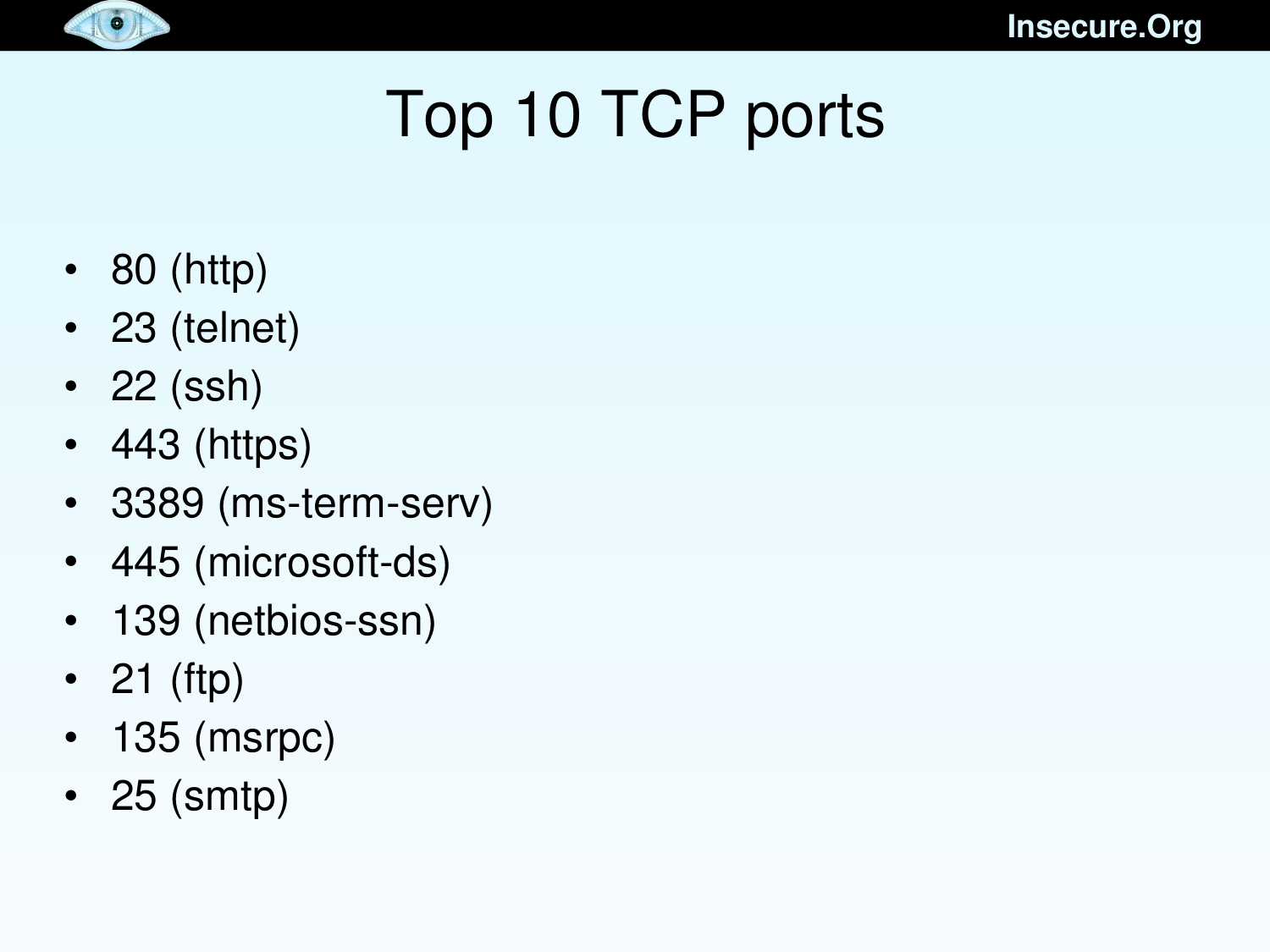

# TCP effectiveness of -top-port values

- $\cdot$  --top-ports 10: 48%
- $\cdot$  --top-ports 50: 65%
- $\cdot$  --top-ports 100: 73%
- $\cdot$  --top-ports 250: 83%
- $\cdot$  --top-ports 500: 89%
- $-top-ports$  1000: 93%
- $-top-ports 2000: 96%$
- $-top-ports$  3674: 100%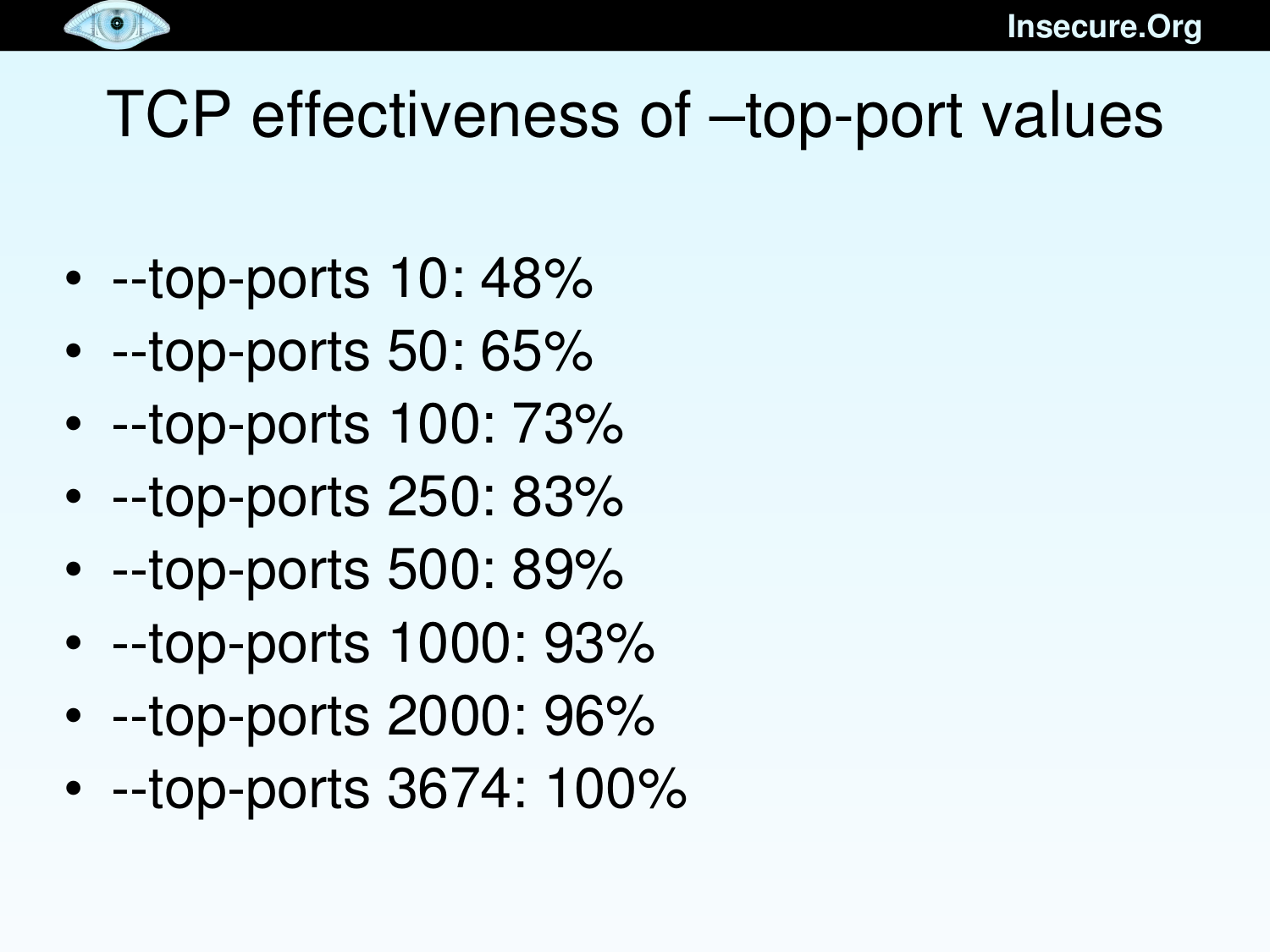

# Top 10 UDP ports

- $\cdot$  137 (netbios-ns)
- 161 (snmp)
- $\cdot$  1434 (ms-sql-m)
- 123 (ntp)
- 138 (netbios-dgm)
- 445 (microsoft-ds)
- 135 (msrpc)
- 67 (dhcps)
- 139 (netbios-ssn)
- 53 (domain)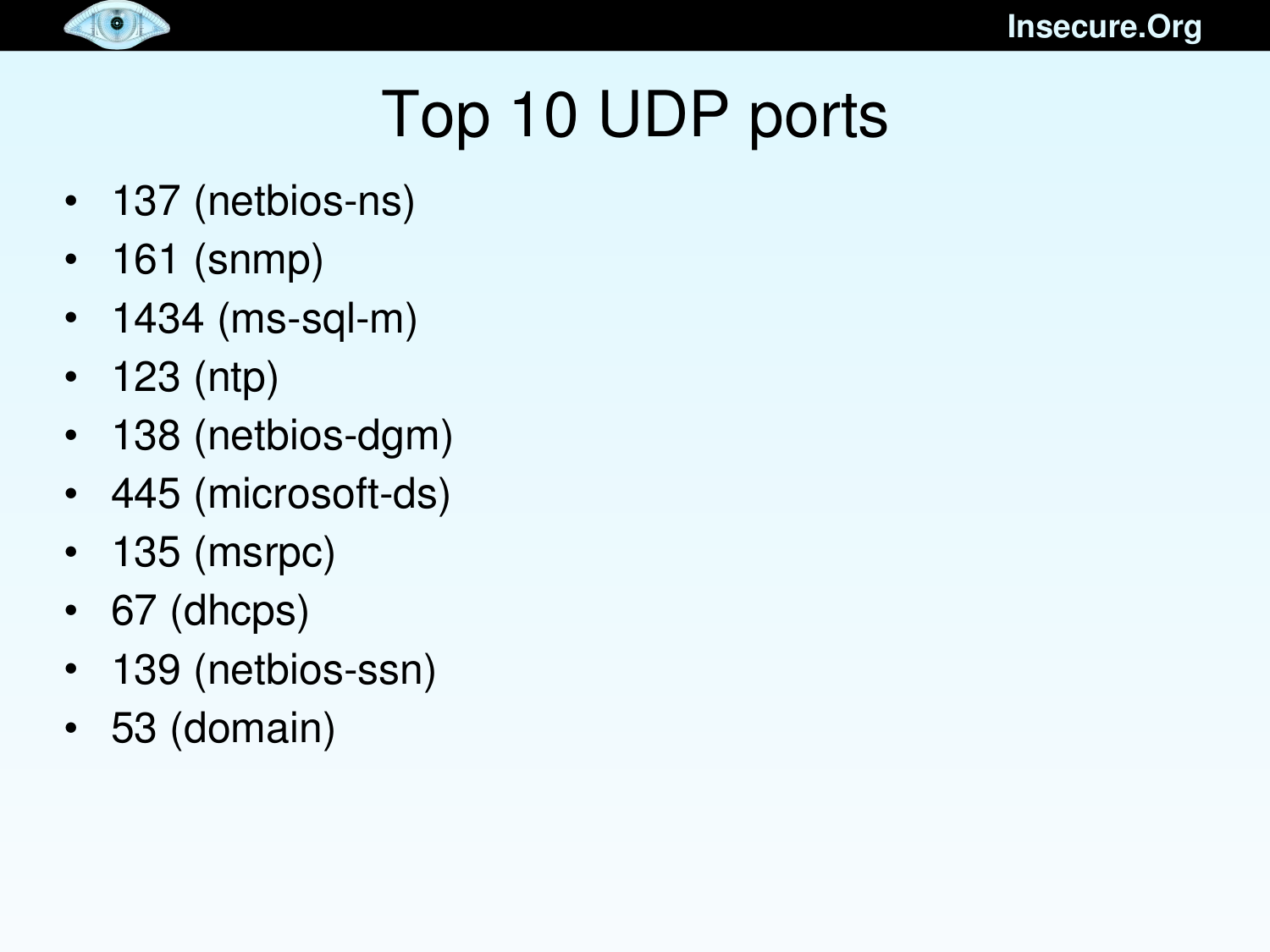

## $UDP$  effectiveness of  $-$ top-port values

- $\cdot$  --top-ports 10: 50%
- $\cdot$  --top-ports 50: 86%
- $\cdot$  --top-ports 100: 90%
- $\cdot$  --top-ports 250: 94%
- $\cdot$  --top-ports 500: 97%
- $-top-ports$  1017: 100%
- Note: -p- UDP data not yet available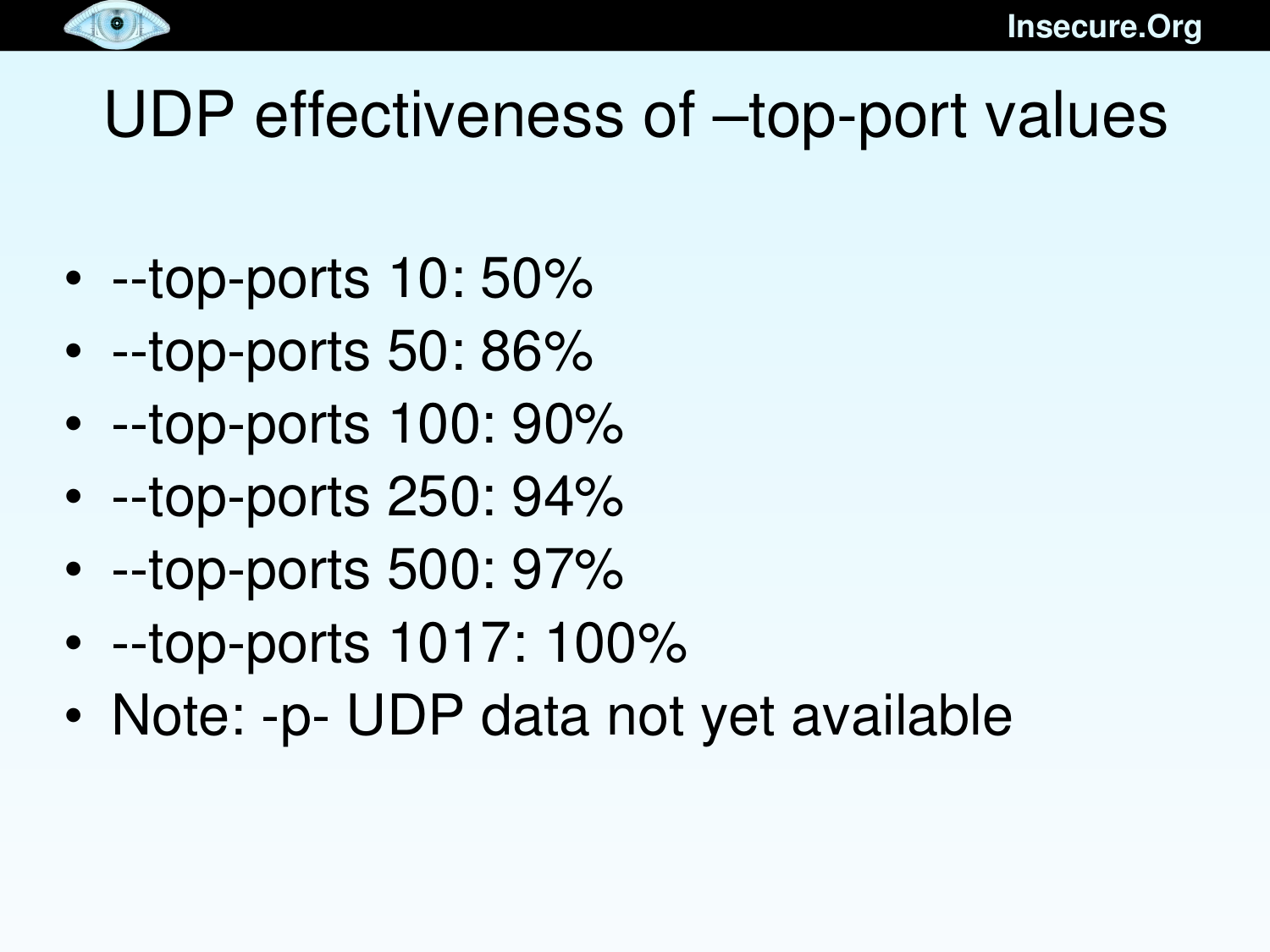

# Packet Rate Control

- --min-rate <packets per second>
- --max-rate <packets per second>

#### **nmap –min-rate 500 scanme.nmap.org**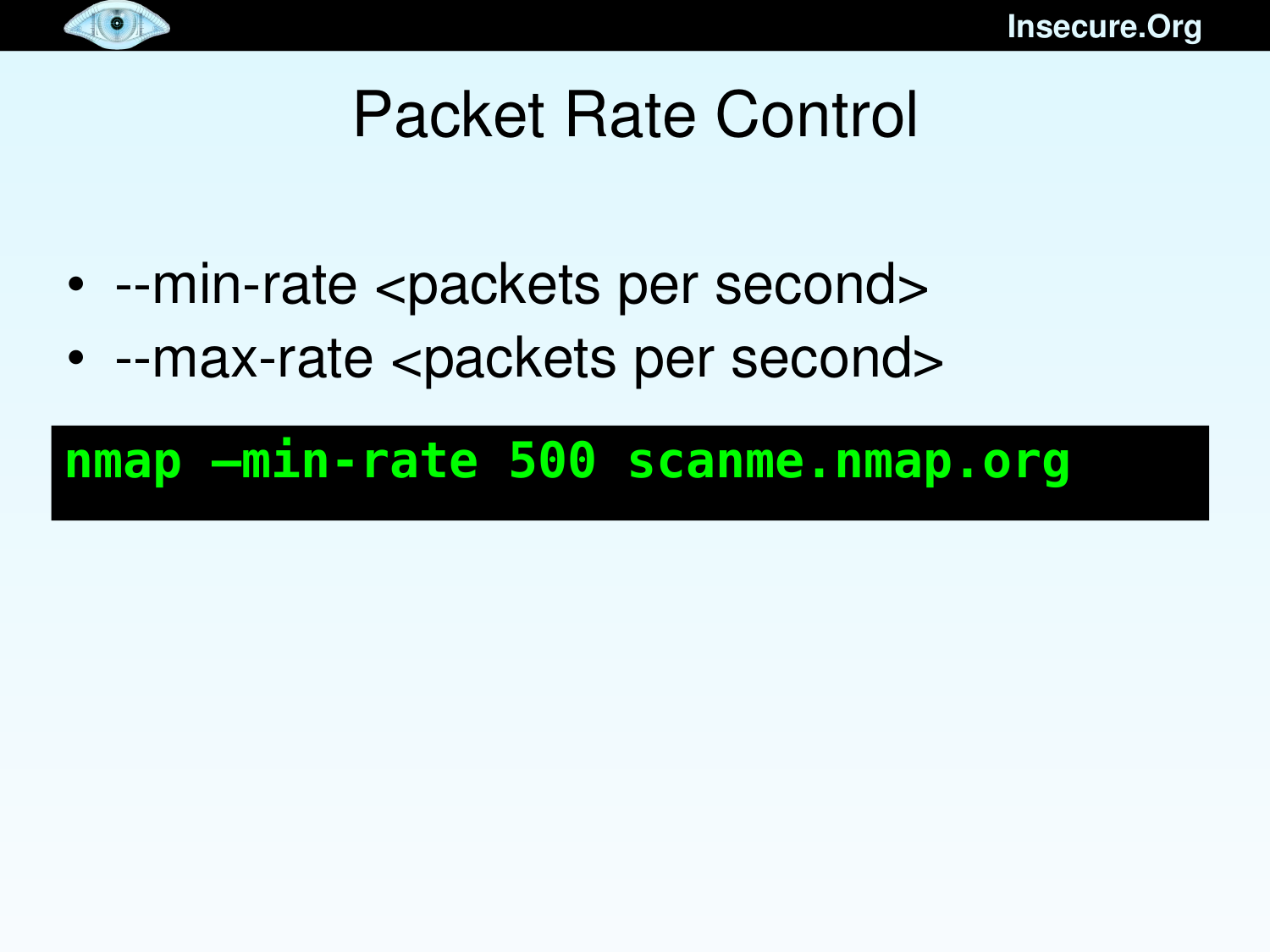

# Putting it all Together

**nmap -S [srcip] -d --max-scan-delay 10 -oA logs/tcp-allports-%T-%D -iL tcpallports-1M-IPs --max-retries 1 --randomize-hosts -p- -PS21,22,23,25,53,80,443 -T4 --minhostgroup 256 --min-rate 175 –max-rate 300**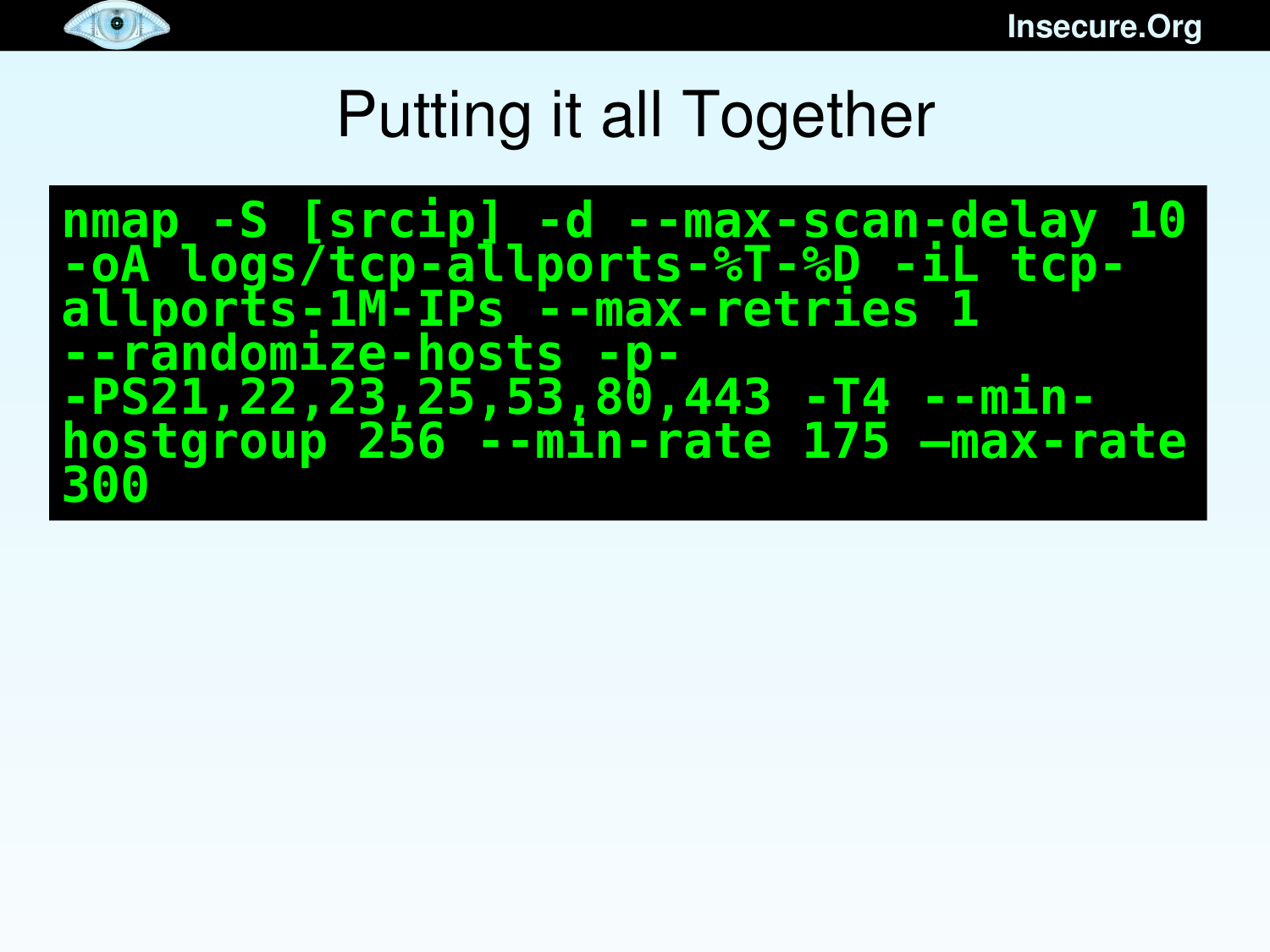

### Nmap News!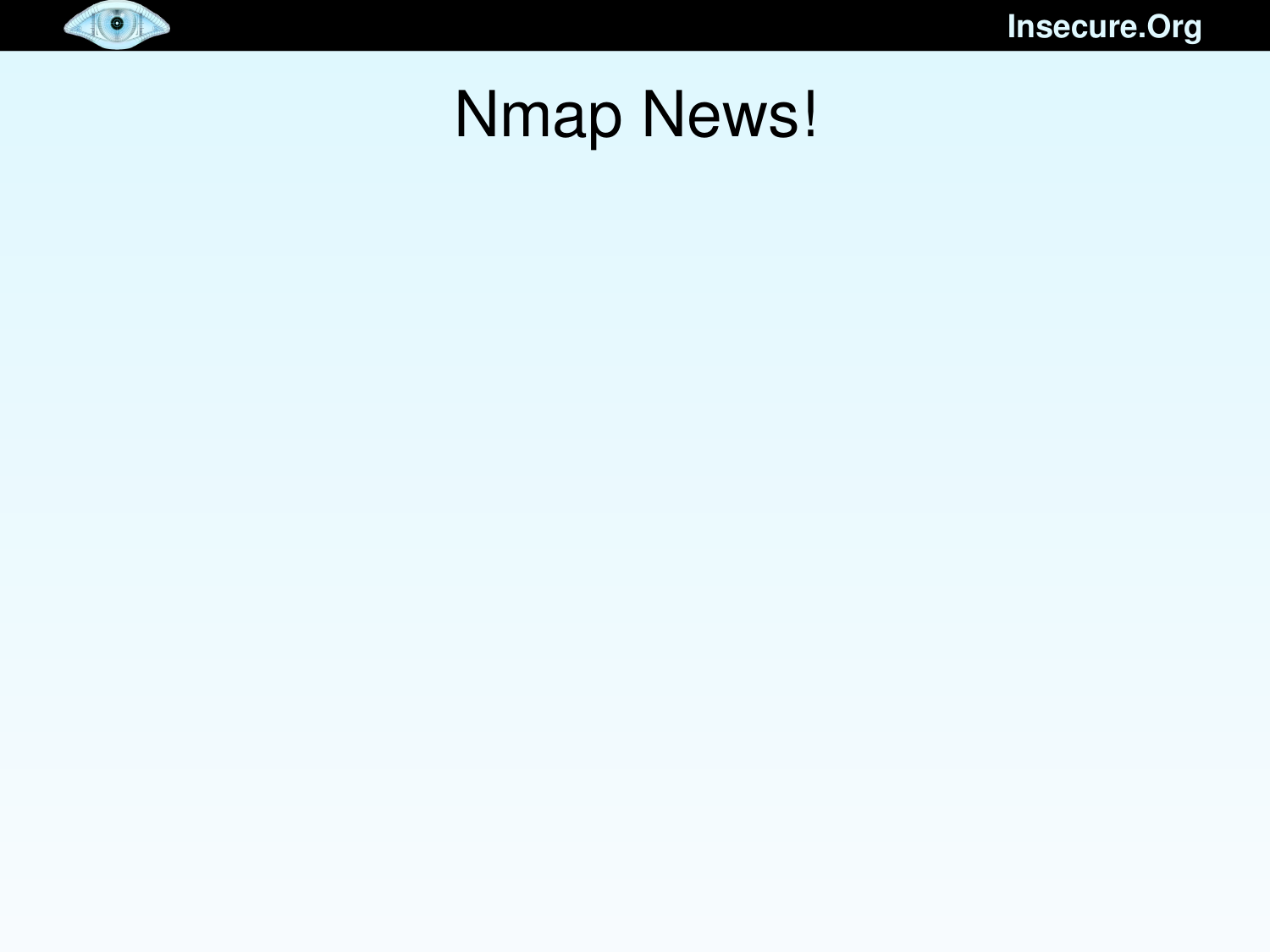

## Nmap Scripting Engine (NSE)

```
# nmap -A -T4 scanme.nmap.org
Starting Nmap ( http://nmap.org )
Interesting ports on scanme.nmap.org (64.13.134.52):
Not shown: 1709 filtered ports
PORT STATE SERVICE VERSION
22/tcp open ssh OpenSSH 4.3 (protocol 2.0)
25/tcp closed smtp
53/tcp open domain ISC BIND 9.3.4
70/tcp closed gopher
80/tcp open http Apache httpd 2.2.2 ((Fedora))
 |_ HTML title: Site doesn't have a title.
113/tcp closed auth
Device type: general purpose
Running: Linux 2.6.X
OS details: Linux 2.6.20-1 (Fedora Core 5)
Uptime: 40.425 days (since Tue May 13 12:46:59 2008)
Nmap done: 1 IP address scanned in 30.567 seconds
Raw packets sent: 3464 (154KB) | Rcvd: 60 (3KB)
```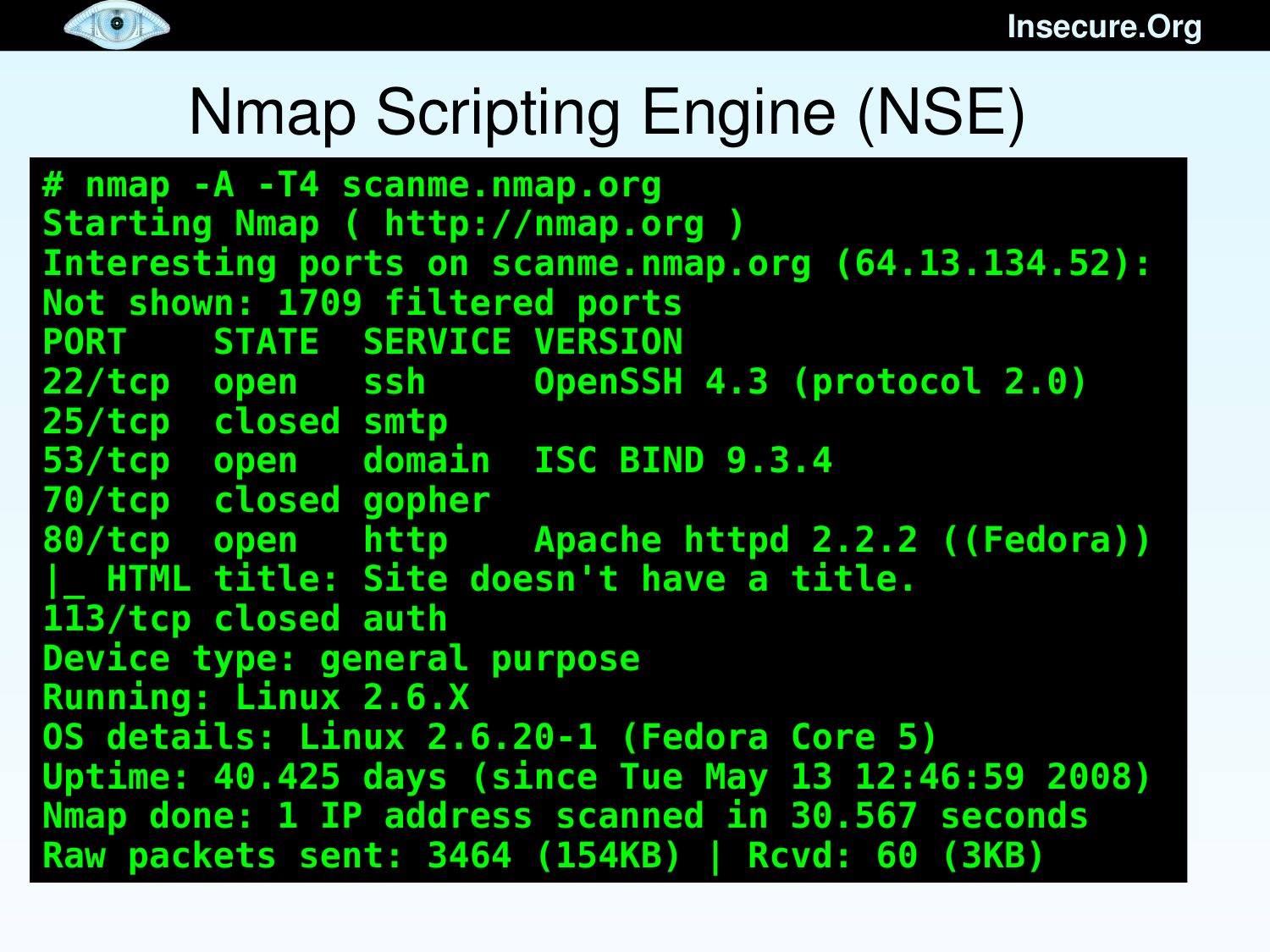

#### $\bullet$

## NSE Demo

**# ./nmap -PN -v -sU -p53 -T4 --script=dns-test-openrecursion,dns-safe-recursion-port.nse,dns-safe-recursiontxid.nse dns-1.blackhat.com archimedes.shmoo.com**

**Interesting ports on dns-1.blackhat.com (216.231.63.55): PORT STATE SERVICE**

**53/udp open domain**

**DNS source port randomness: ERROR: Server refused recursion**

**|\_ DNS TXID randomness: ERROR: Server refused recursion**

**Interesting ports on archimedes.shmoo.com (12.21.210.234): PORT STATE SERVICE**

**53/udp open domain**

**|\_ Nameserver open recursive querys (CVE-1999-0024) (BID 136, 678): Recursion seems enabled**

**|\_ DNS source port randomness: 12.21.210.234 is GREAT: 51 queries in 3.2 seconds from 51 ports with std dev 16099 |\_ DNS TXID randomness: 12.21.210.234 is GREAT: 52 queries in 3.3 seconds from 52 txids with std dev 20996**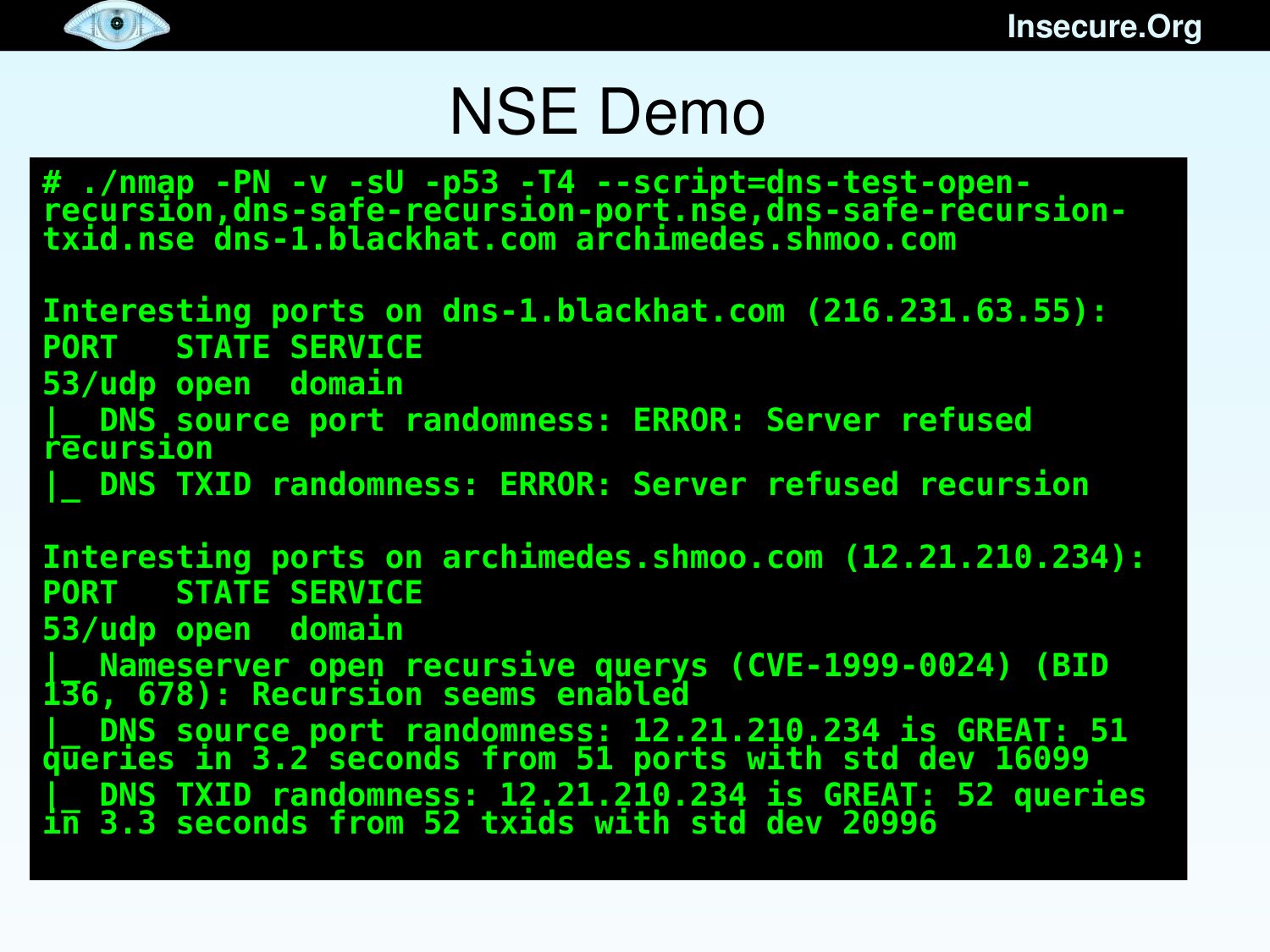

## Zenmap GUI

| Zenmap                                                                                              | $=$ $E$        | $ \mathbf{v} $<br><b>Profile Editor</b>        | $\Box$ e $\Box$ |
|-----------------------------------------------------------------------------------------------------|----------------|------------------------------------------------|-----------------|
| Profile Help<br>Sc <u>a</u> n <u>T</u> ools                                                         |                | $\triangledown$ Command                        |                 |
| B<br>¦ o<br>o.                                                                                      |                | nmap -sF -sV -T Sneaky -6 -O <target></target> |                 |
| New Scan Command Wizard Save Scan Open Scan<br>Help<br>Report a bug                                 |                |                                                |                 |
| Intense Scan on scanme.nmap.org 171.67.22.3 10.0.0.10 wap.yuma.net zardoz.yuma.net X                |                | Profile Scan Ping Target Source Other Advanced |                 |
| .10 wap.yuma.net zardoz.yuma.net $\blacktriangleright$<br>Profile: Intense Scan<br>٠<br>Target:     | Scan           | <b>Scan options</b>                            |                 |
|                                                                                                     |                | FIN scan<br>TCP scan:                          |                 |
| nmap -T Aggressive -A -v scanme.nmap.org 171.67.22.3 10.0.0.10 wap.yuma.net zardoz.yuma<br>Command: |                | None<br>Special scans:                         | ٠               |
| Ports / Hosts Nmap Output Host Details Scan Details<br>Services<br>Hosts                            |                |                                                |                 |
| $\nabla$ Host Status<br>OS Host                                                                     |                | Sneaky<br>Timing:                              | ٠               |
| State:<br>up<br><b>M</b><br>scanme.nmap.org                                                         |                | $\Box$ FTP bounce attack                       |                 |
| Open ports:<br>3<br>171.67.22.3                                                                     |                | Idle Scan (Zombie)                             |                 |
| Filtered ports:<br>$\circ$<br>10.0.0.10<br>41                                                       |                | √ Services version detection                   |                 |
| Closed ports:<br>$\overline{2}$<br>wap.yuma.net 192<br>Scanned ports: 5                             |                | Operating system detection                     |                 |
| zardoz.yuma.net 1<br>3916956<br>Up time:                                                            |                | □ Disable reverse DNS resolution               |                 |
| Sat Oct 27 10:38:07 2007<br>Last boot:                                                              |                | √ IPv6 support                                 |                 |
| $\triangledown$ Addresses                                                                           |                | Maximum Retries<br>ı                           | $\frac{1}{x}$   |
| IPv4: 205.217.153.62                                                                                |                |                                                |                 |
| IPv6:                                                                                               |                | <b>B</b> Help<br>$\sqrt{2}$ OK<br>X Cancel     |                 |
| MAC:                                                                                                |                |                                                |                 |
| $\triangledown$ Hostnames                                                                           |                |                                                |                 |
| Name - Type: scanme.nmap.org - PTR                                                                  |                |                                                |                 |
| $\triangledown$ Operating System                                                                    |                |                                                |                 |
| Linux 2.6.20-1 (Fedora Core 5)<br>Name:                                                             |                |                                                |                 |
| 100%<br>Accuracy:                                                                                   |                |                                                |                 |
| $\overline{ \cdot }$<br>$\blacktriangleright$<br>111<br><u>N Banka maad</u>                         | $ \mathbf{v} $ |                                                |                 |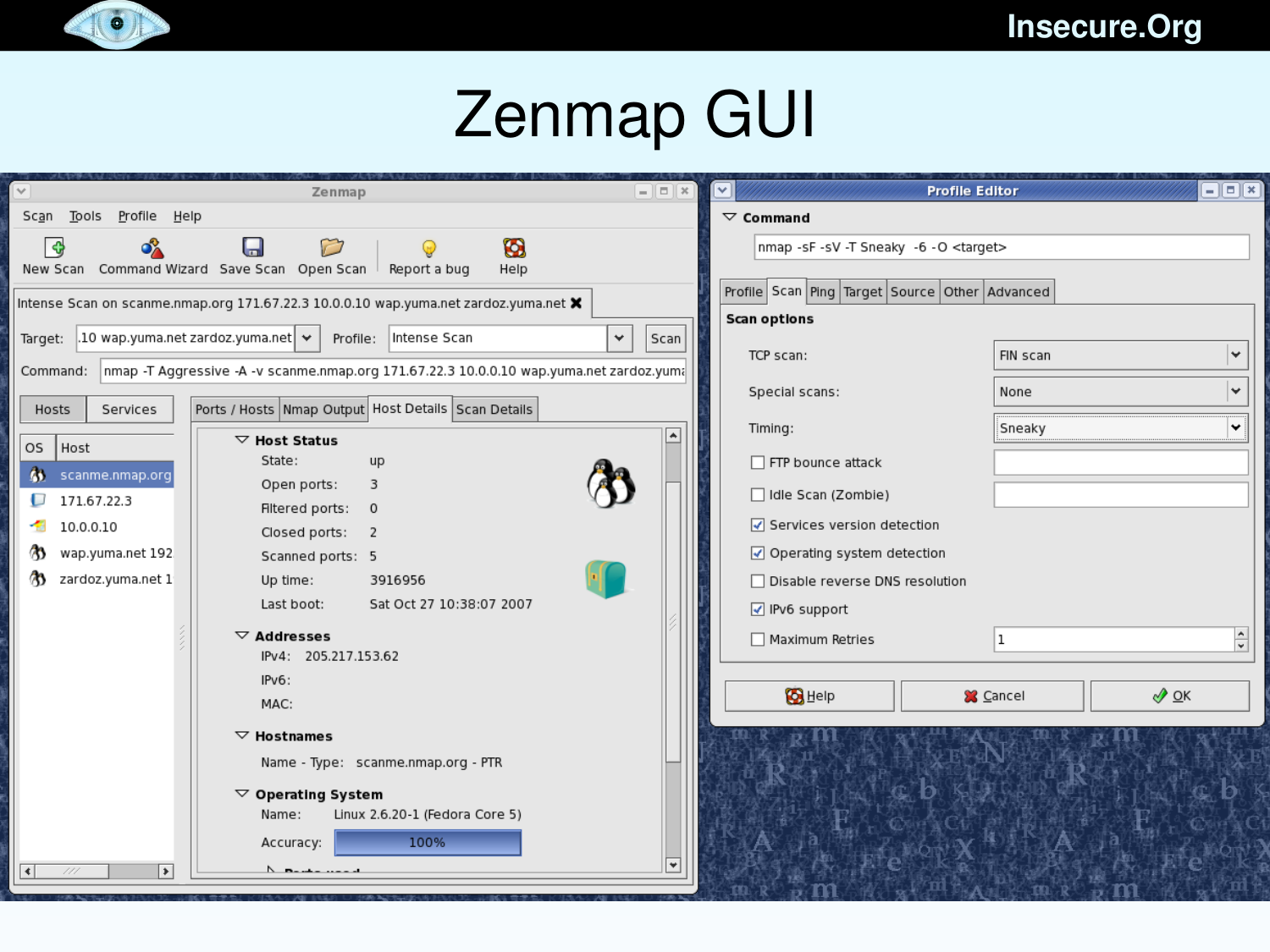

# 2<sup>nd</sup> Generation OS Detection

```
# nmap -A -T4 scanme.nmap.org
[...]
Device type: general purpose
Running: Linux 2.6.X
OS details: Linux 2.6.20-1 (Fedora Core 5)
```
#### More info: http://nmap.org/book/osdetect.html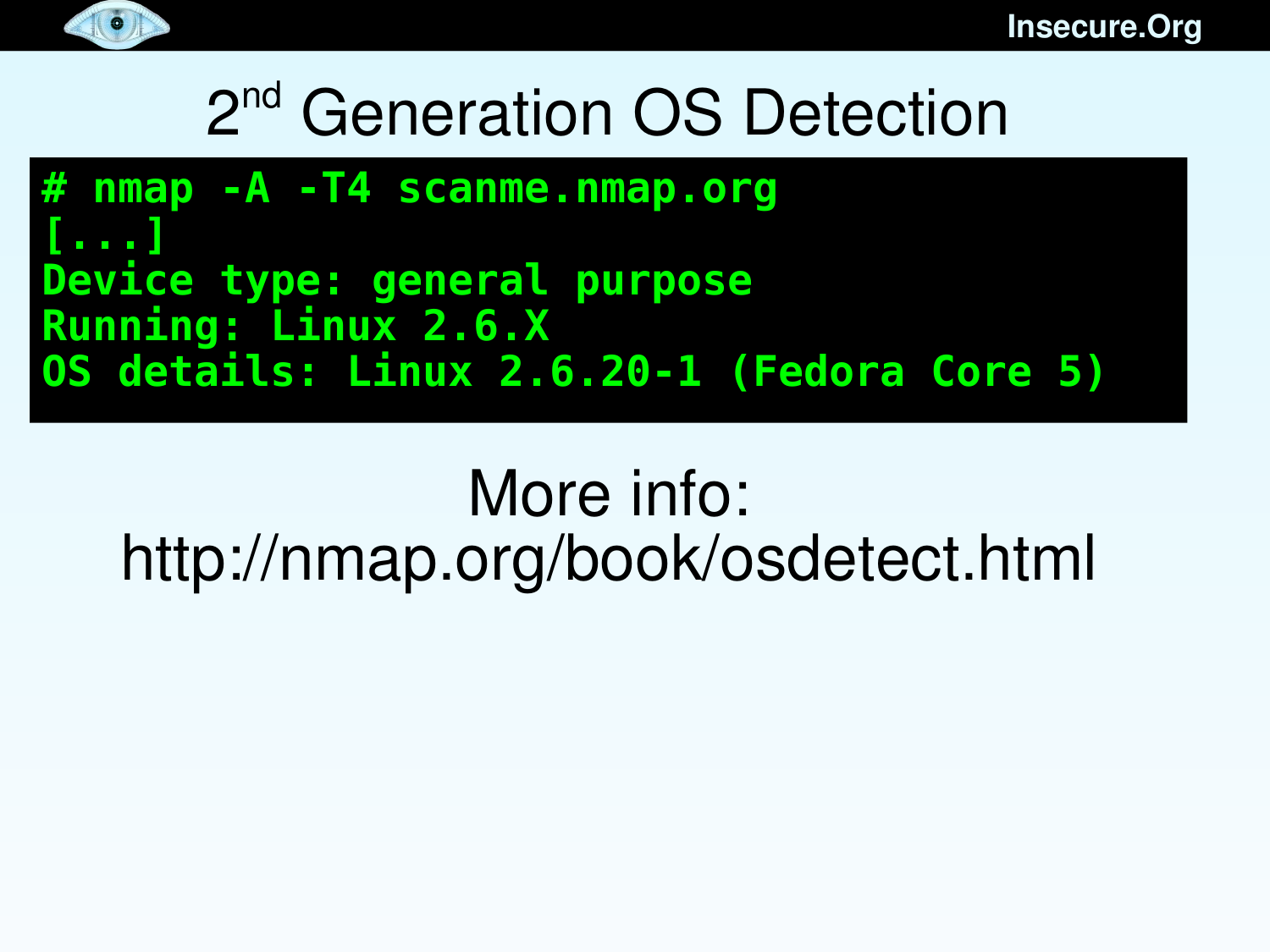

#### Version Detection

ning: Linux 2.6.X<br>details: Linux 2.6.20-1 (Fedor Uptime: 40.425 days (since lue May 13 12:46:59 2008)<br>Nmap done: 1 IP address scanned in 30.567 seconds **# nmap -A -T4 scanme.nmap.org Starting Nmap ( http://nmap.org ) Interesting ports on scanme.nmap.org (64.13.134.52): Not shown: 1709 filtered ports PORT STATE SERVICE VERSION 22/tcp open ssh OpenSSH 4.3 (protocol 2.0) 25/tcp closed smtp 53/tcp open domain ISC BIND 9.3.4 70/tcp closed gopher 80/tcp open http Apache httpd 2.2.2 ((Fedora)) |\_ HTML title: Site doesn't have a title. 113/tcp closed auth Device type: general purpose Running: Linux 2.6.X OS details: Linux 2.6.20-1 (Fedora Core 5) Uptime: 40.425 days (since Tue May 13 12:46:59 2008) Raw packets sent: 3464 (154KB) | Rcvd: 60 (3KB)**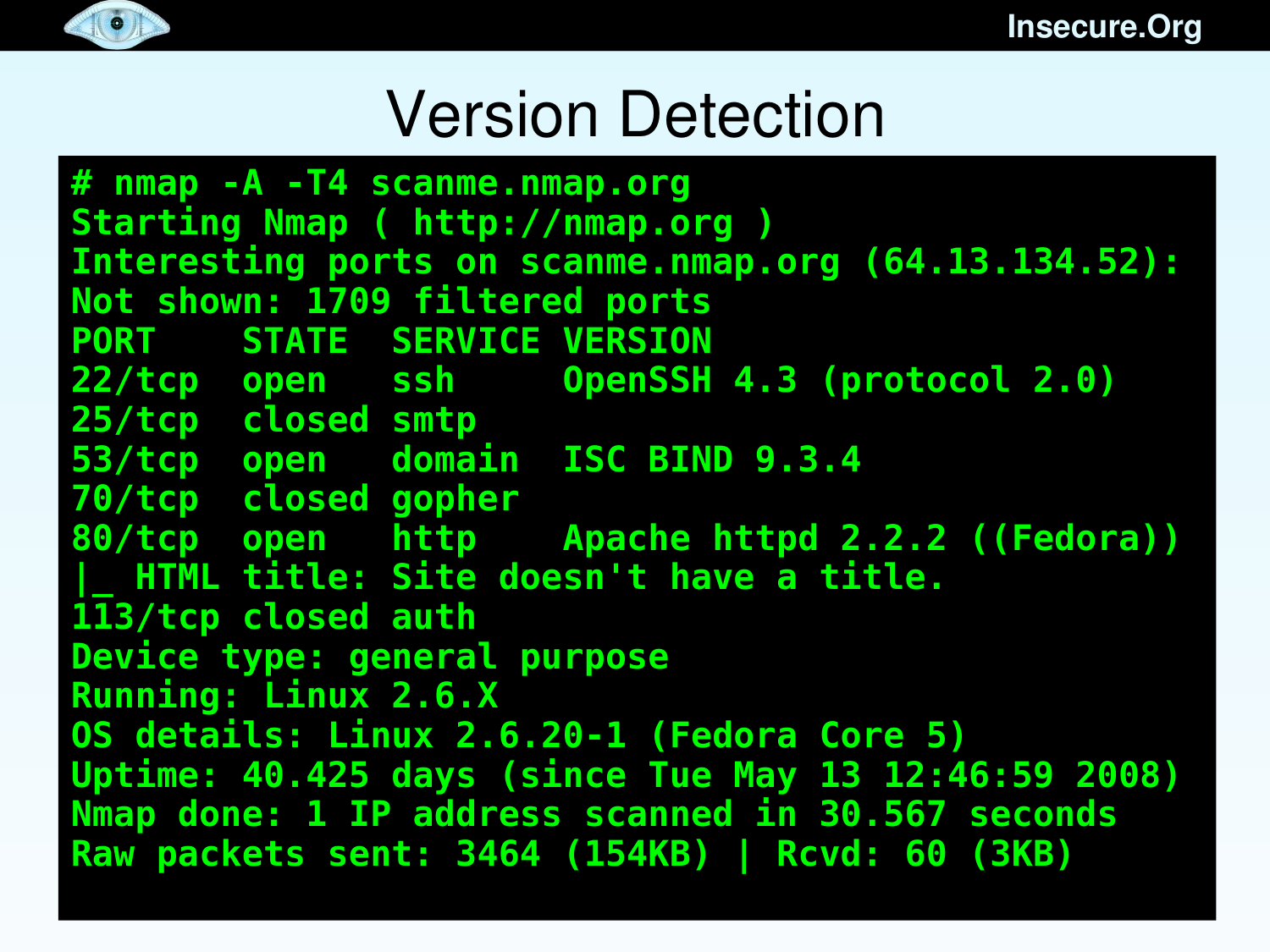#### $\bullet$

#### --reason

**# nmap --reason -T4 scanme.nmap.org [...] Interesting ports on scanme.nmap.org (205.217.153.62): Not shown: 1709 filtered ports Reason: 1709 no-responses PORT STATE SERVICE REASON 22/tcp open ssh syn-ack 25/tcp closed smtp reset 53/tcp open domain syn-ack 70/tcp closed gopher reset 80/tcp open http syn-ack 113/tcp closed auth reset**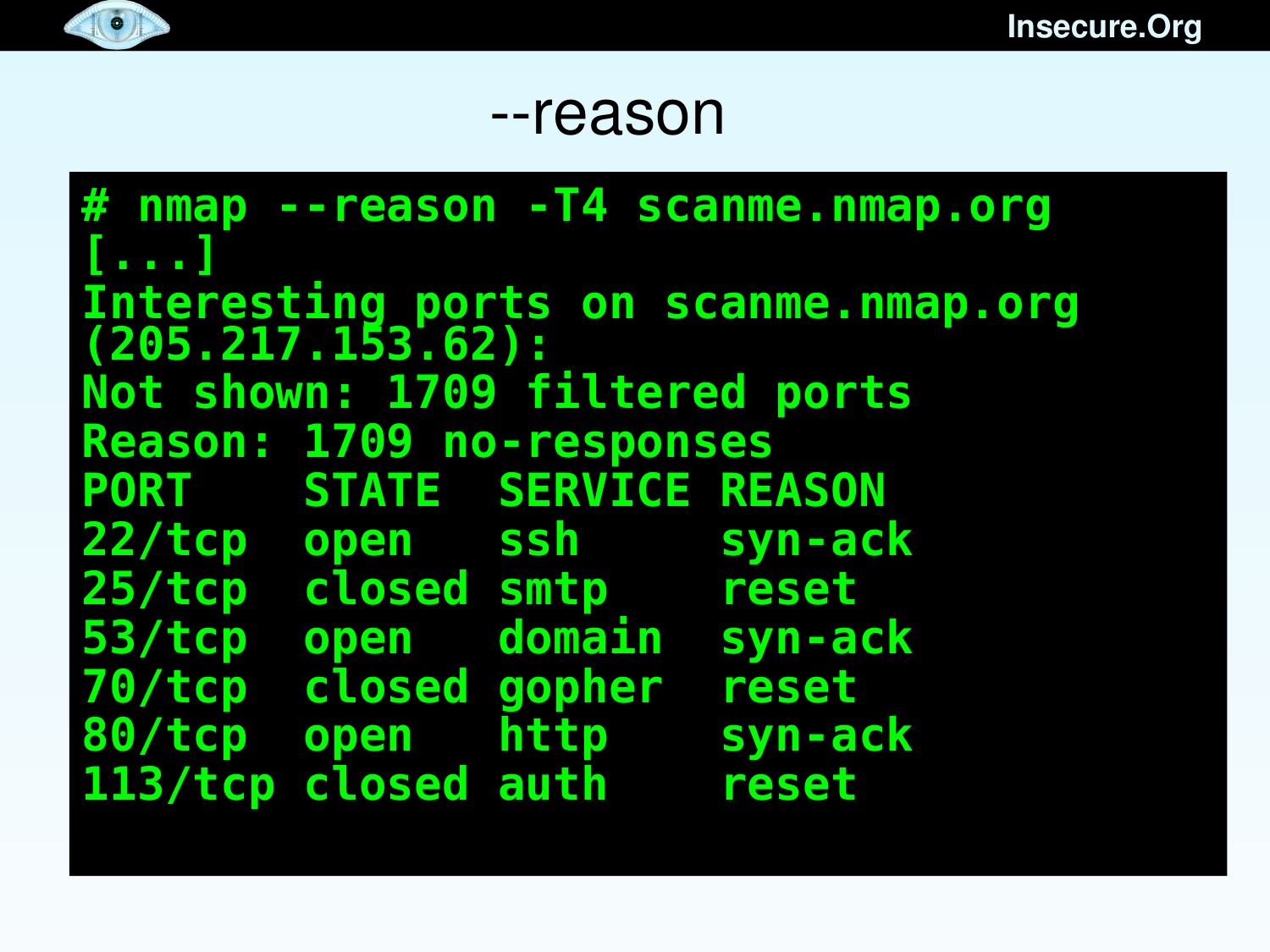

#### --packet-trace

**# nmap --packet-trace -p 25,113 scanme.nmap.org**

**Starting Nmap ( http://nmap.org ) [...] RCVD (0.1430s) TCP 64.13.134.52:25 > 192.168.0.8:46736 RA ttl=55 id=0 iplen=40 seq=0 win=0 ack=2914477947 RCVD (0.1440s) TCP 64.13.134.52:113 > 192.168.0.8:46736 RA ttl=55 id=0 iplen=40 seq=0 win=0 ack=2914477947 [...]**

**Nmap done: 1 IP address (1 host up) scanned in 0.15 seconds**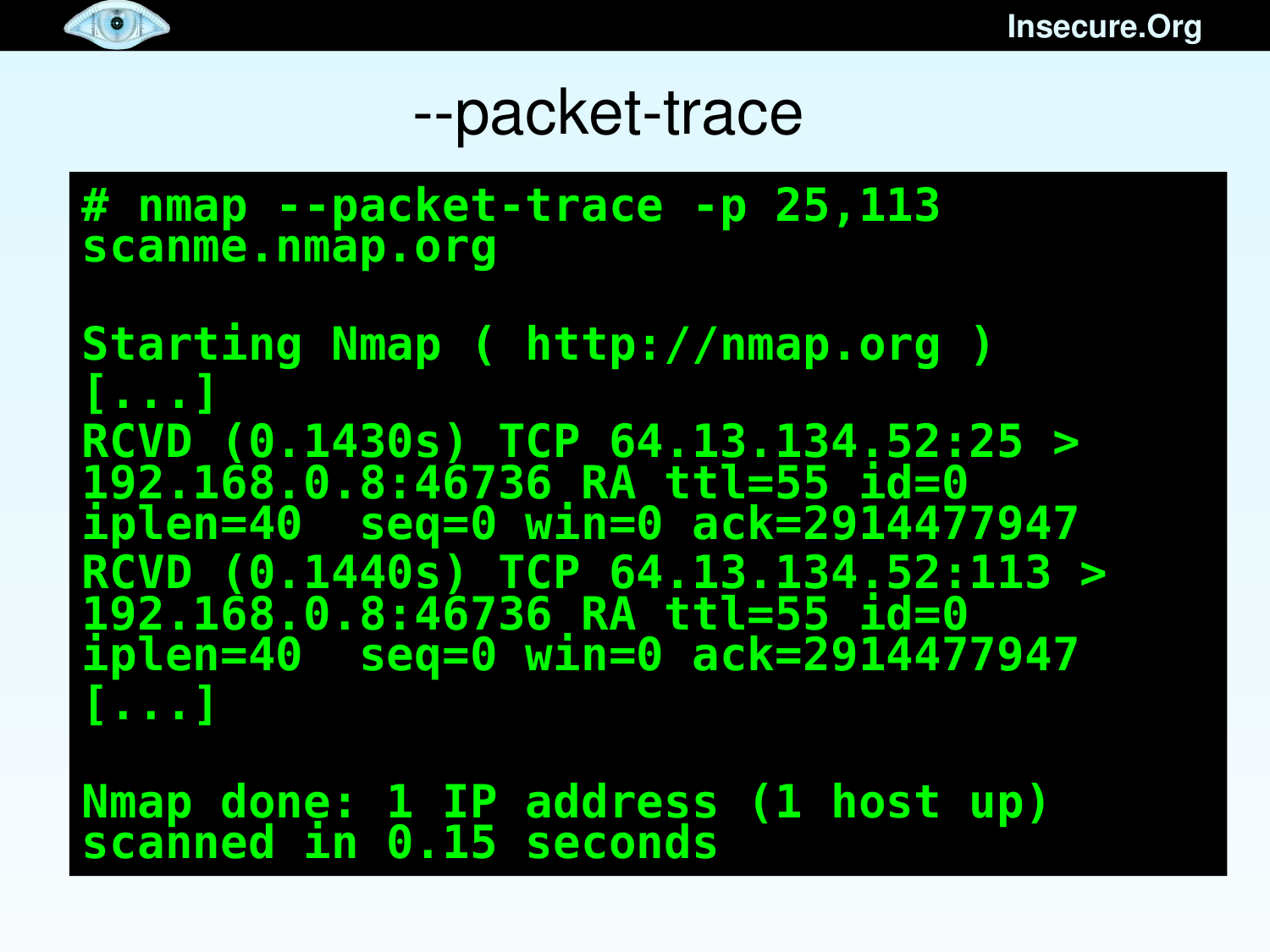

# Advanced Traceroute

```
# nmap –traceroute scanme.nmap.org
[...]
TRACEROUTE (using port 22/tcp)
HOP RTT ADDRESS
1 0.60 wap.nmap-int.org (192.168.0.6)
[...]
6 9.74 151.164.251.42
7 10.89 so-1-0-0.mpr1.sjc2.us.above.net 
(64.125.30.174)
8 10.52 so-4-2-0.mpr3.pao1.us.above.net 
(64.125.28.142)
9 14.25 metro0.sv.svcolo.com 
(208.185.168.173)
10 12.80 scanme.nmap.org (64.13.134.52)
```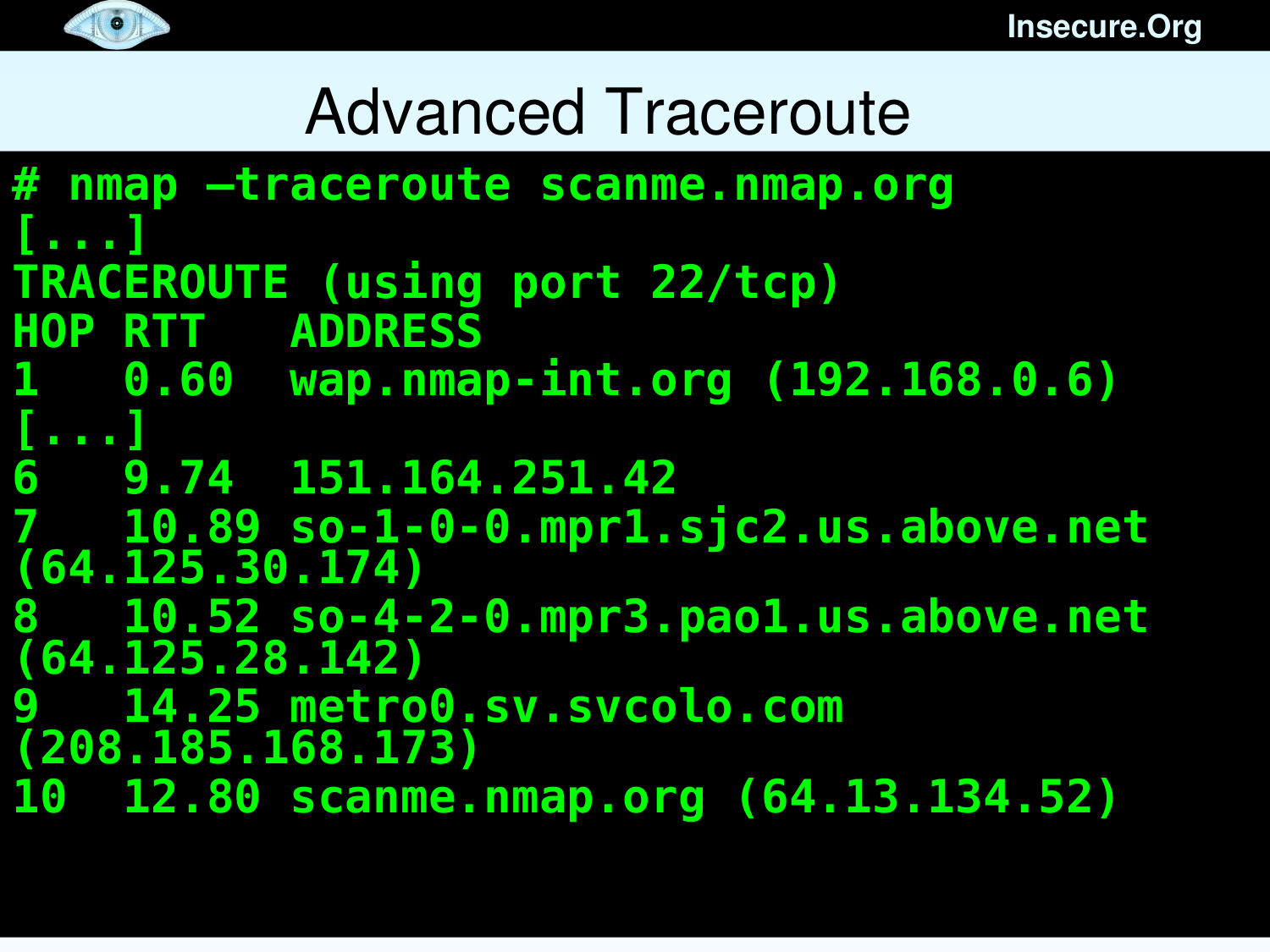

#### Performance and Accuracy

**# nmap -T4 --max\_rtt\_timeout 200 --initial\_rtt\_timeout 150 --min\_hostgroup 512 –max\_retries 0 -n -P0 -p80 -oG pb3.gnmap 216.163.128.0/20 Starting Nmap [...] Nmap run completed -- 4096 IP addresses (4096 hosts up) scanned in 46.052 seconds**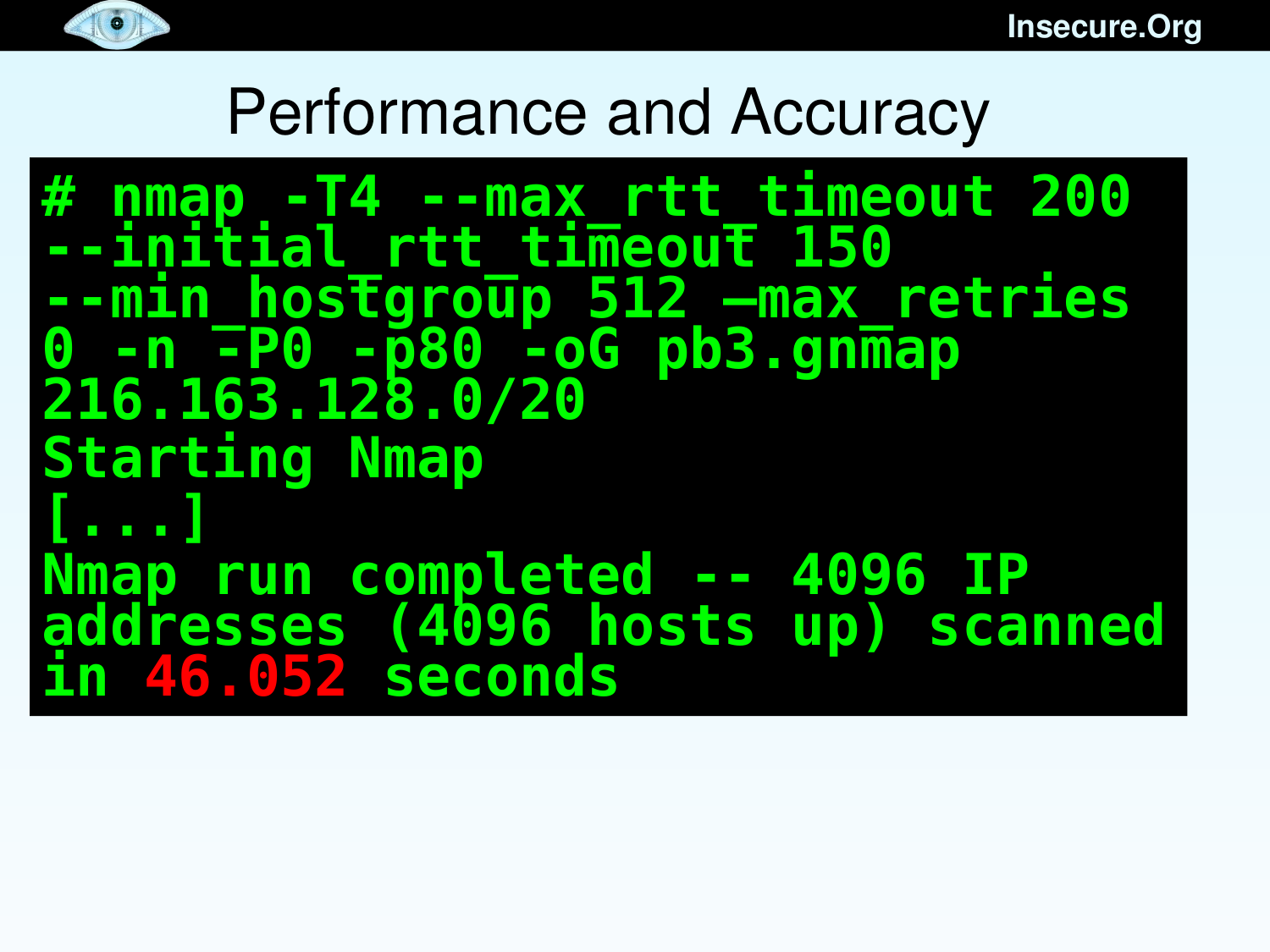

### TCP and IP Header Options

#### **# nmap -vv -n -sS -P0 -p 445 --ip-options "L 10.4.2.1" 10.5.2.1**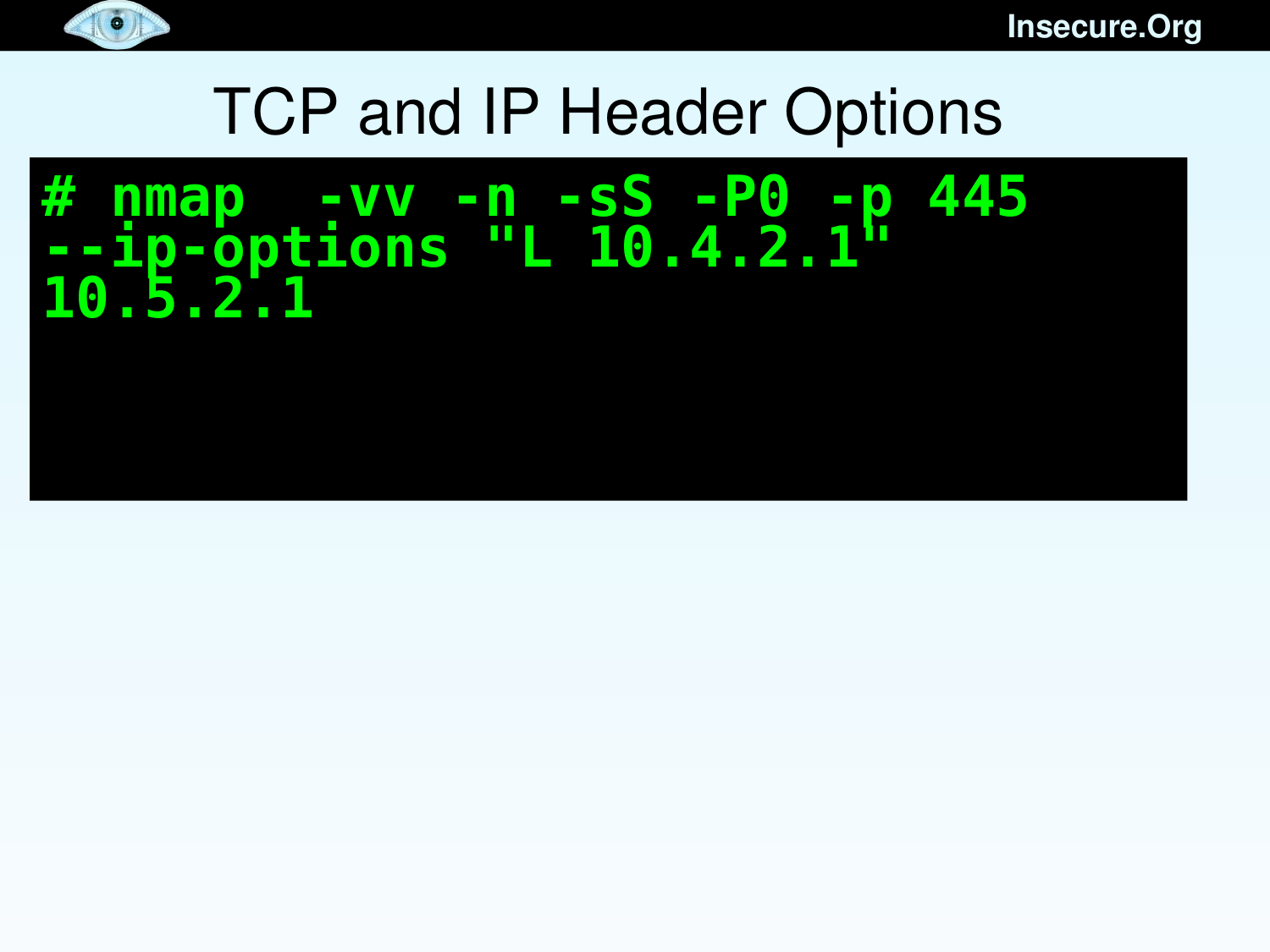

### **Ncat**

- A modern interpretation of Hobbit's venerable **Netcat**
- Supports virtually all of the Netcat 1.10 features, except the basic portscanner.
- Also supports SSL, IPv6, multiple platforms, connection brokering, port redirection, proxies (client, server, chaining), shell execution, access control, and more.
- In development since 2005, nearly ready for release. Current dev lead is Kris Katterjohn.
- Available from svn://svn.insecure.org/ncat (login: guest/guest)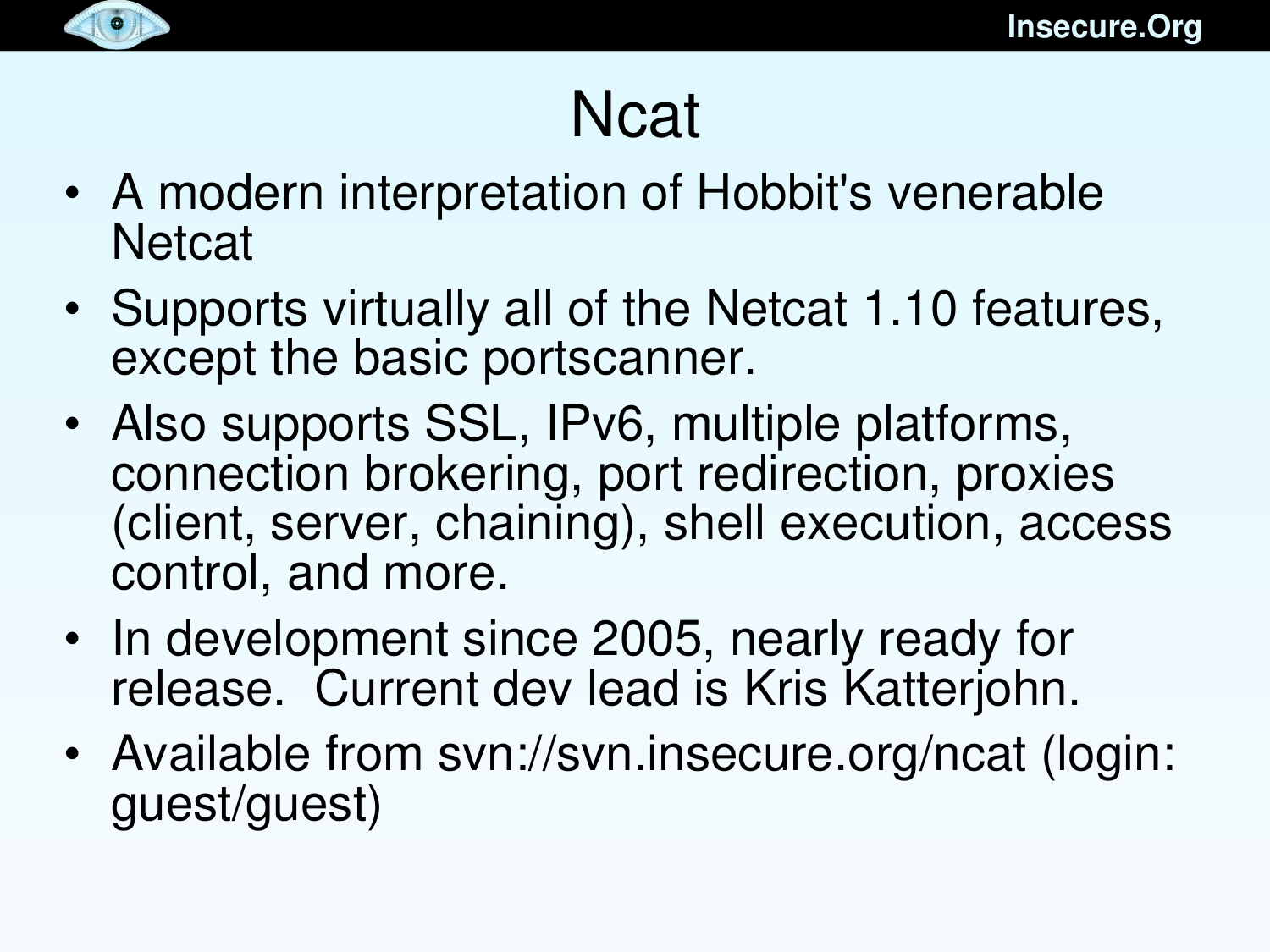

### **Ndiff**

- Compares two (or more) scans, displays changes (new/removed hosts, ports, changed services, etc.)
- Great for quick change detection with recurring scans.
- Perl version available from: svn://svn.insecure.org/nmap-exp/ndiff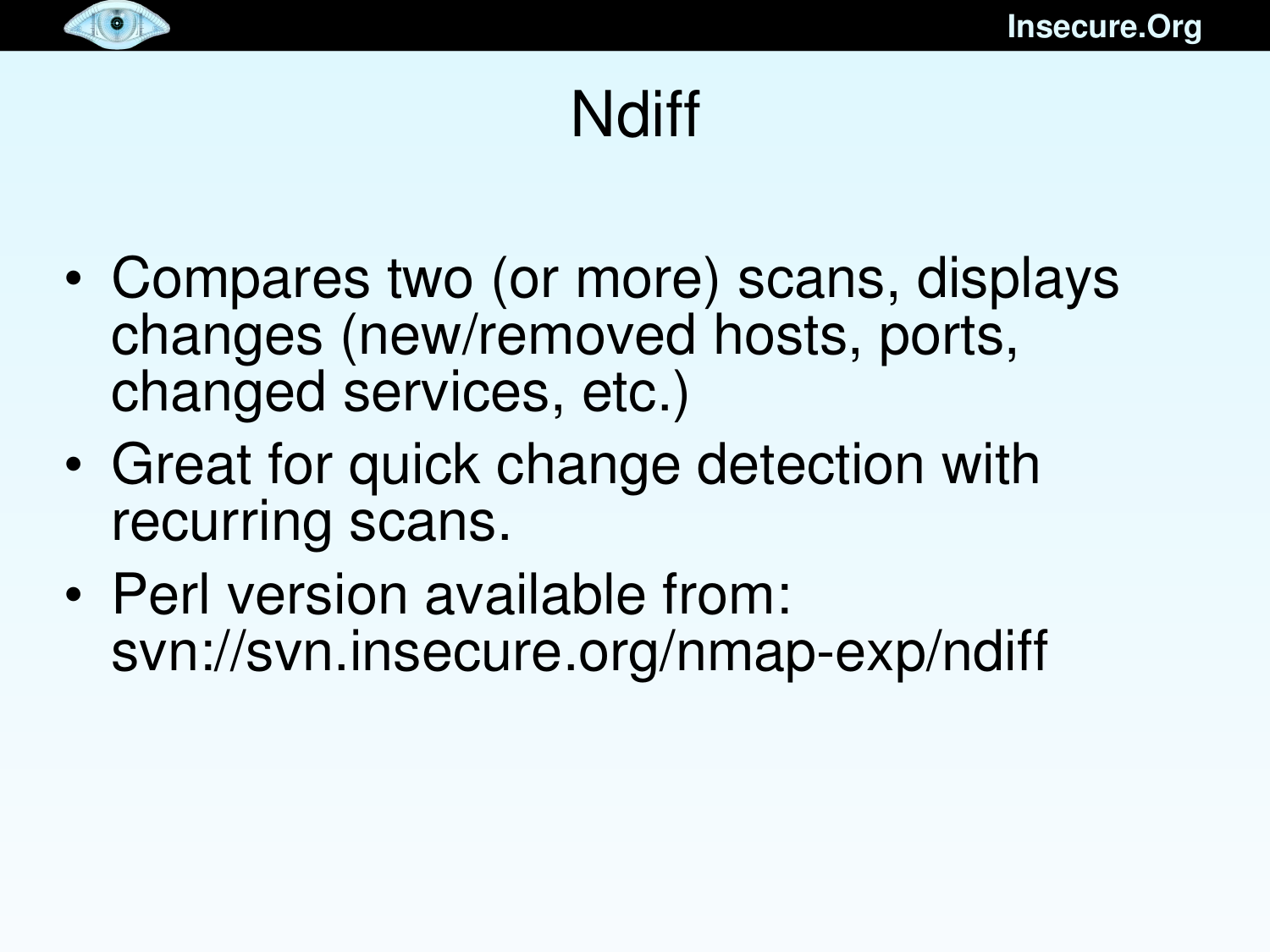

#### Nmap Network Scanning http://nmap.org/book/

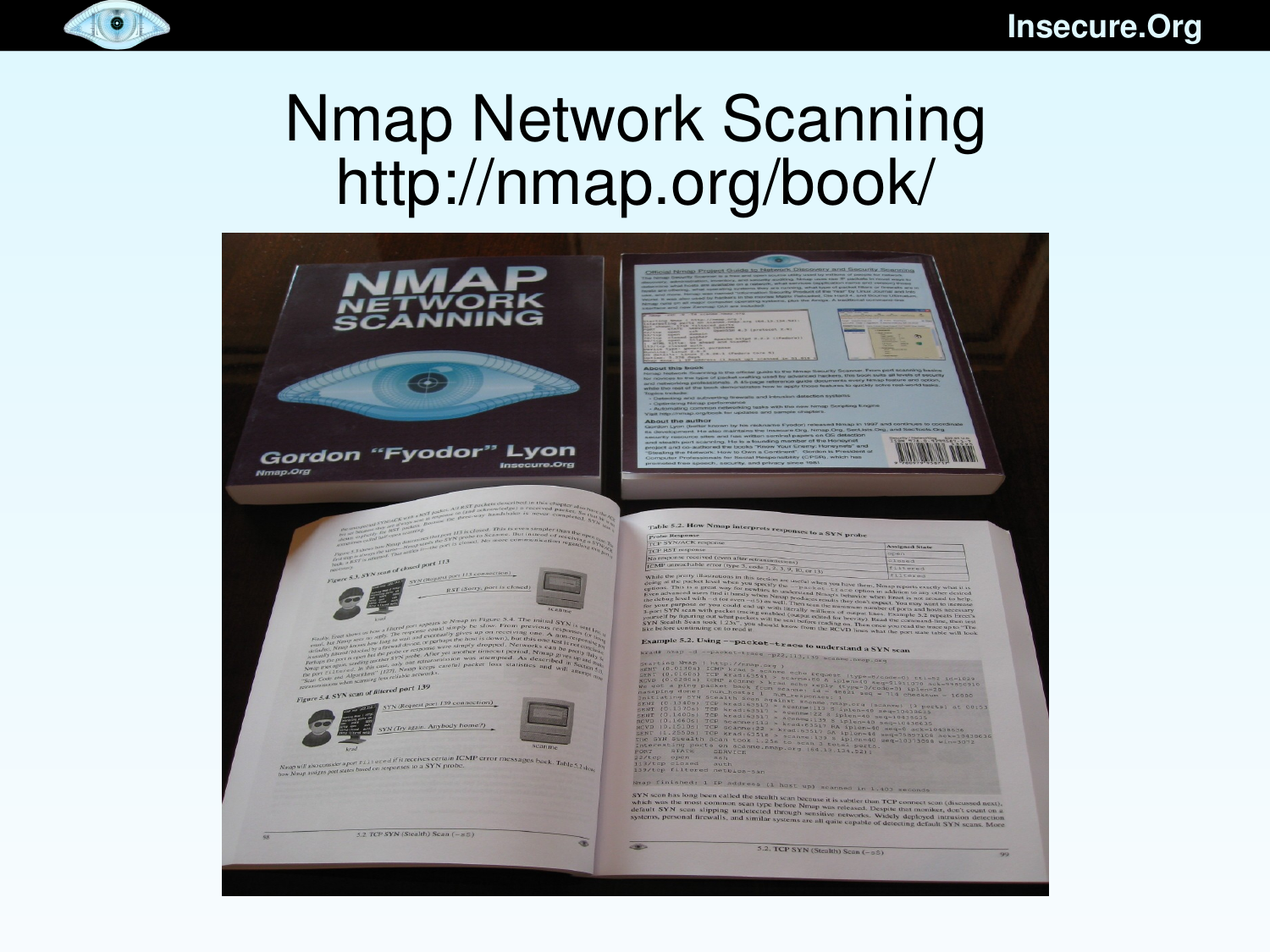

## Top Nmap Contributors since 4.50

Aaron Leininger, Adriano Monteiro Marques, Allison Randal, Andrew J. Bennieston, Andy Lutomirski, Arturo Buanzo Busleiman, Benson Kalahar, Bill Pollock, Brandon Enright, Brian Hatch, Chad Loder, Chris Gibson, Daniel Roethlisberger, David Fifield, David Moore, Diman Todorov, Doug Hoyte, Dragos Ruiu, Dudi Itzhakov, Eddie Bell, Emma Jane Hogbin, Gisle Vanem, Guilherme Polo, HD Moore, Ithilgore, Jabra, Jah, James Messer, Jason DePriest, Jeff Nathan, Jesse Burns, Joao Medeiros, Jurand Nogiec, Kris Katterjohn, Lamont Jones, Lance Spitzner, Leigh Honeywell, Lionel Cons, Martin Macok, Max Schubert, Michael Pattrick, Mixter, Nathan Bills, Patrick Donnelly, Philip Pickering, Rainer Müller, Raven Alder, Rob Nicholls, Sebastián García, Simple Nomad, Solar Designer, Stephan Fijneman, Steve Christensen, Sven Klemm, Thomas Buchanan, Thorsten Holz, Tim Adam, Tom Duffy, Tom Sellers, Tyler Reguly, van Hauser, Vlad Alexa, Vladimir Mitrovic, William McVey, Zhao Lei